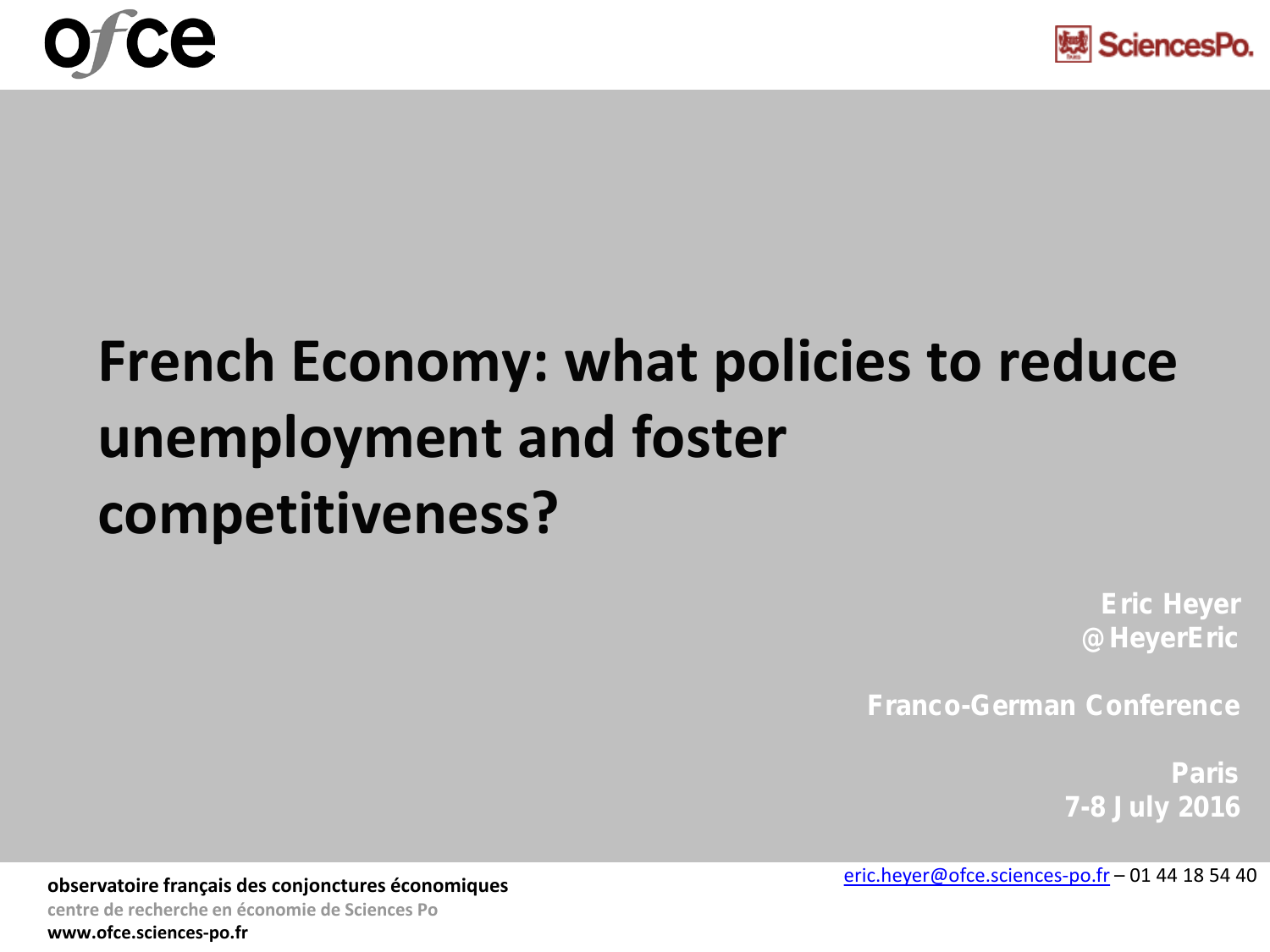## **In this presentation I'd like to cover three points :**

- $\Box$  A comparison of the situation on the labour market in the main developed countries: the stylized fact
- $\Box$  How to boost French economic growth ?
	- **n** On the Demand side
	- On the Supply side
- $\Box$  What are the optimal conditions to implement structural reforms?
	- Return to established and widespread views about the reasons of french unemployment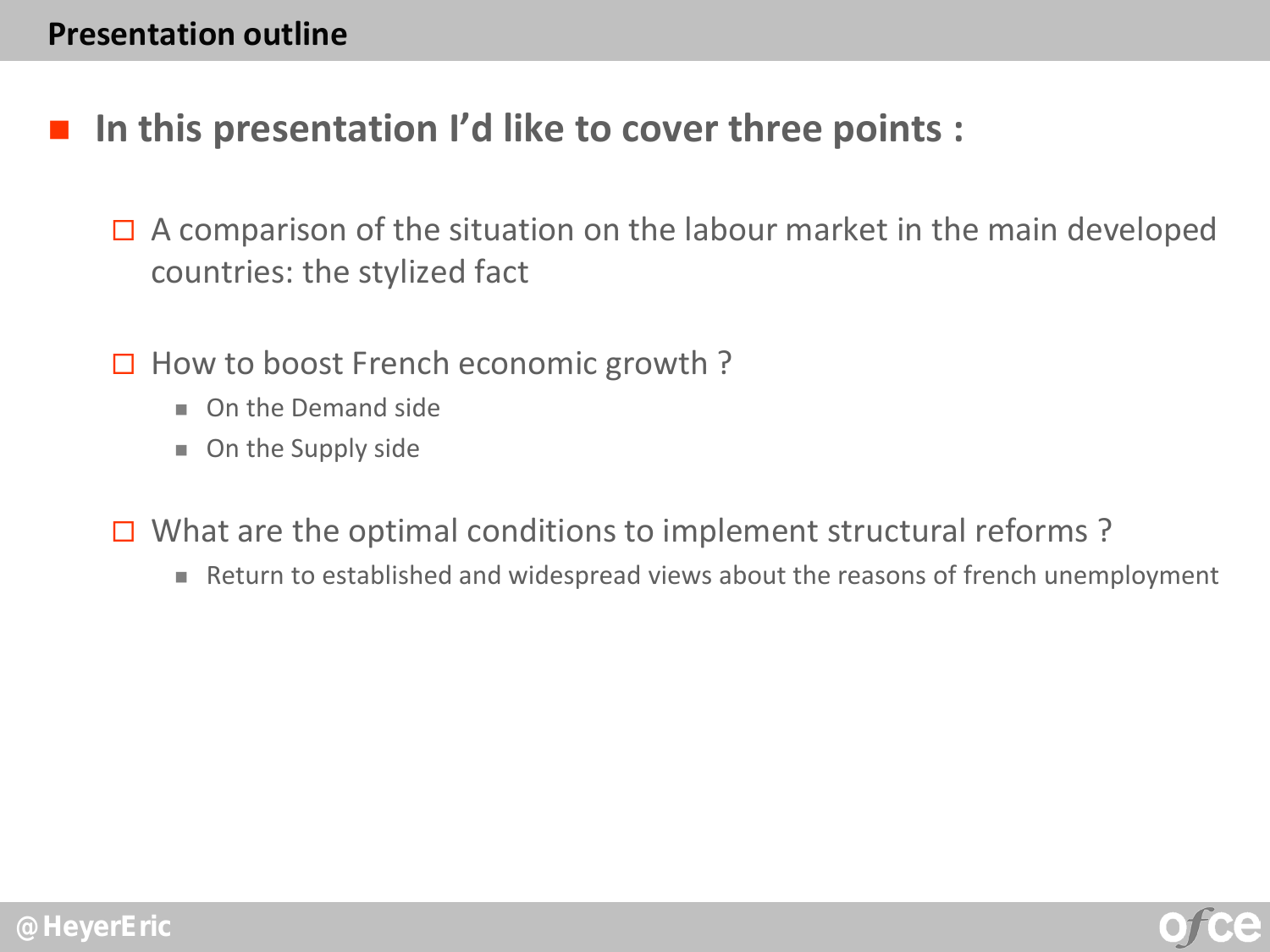

# **The situation on the labour market : the stylized fact**

**observatoire français des conjonctures économiques centre de recherche en économie de Sciences Po www.ofce.sciences-po.fr**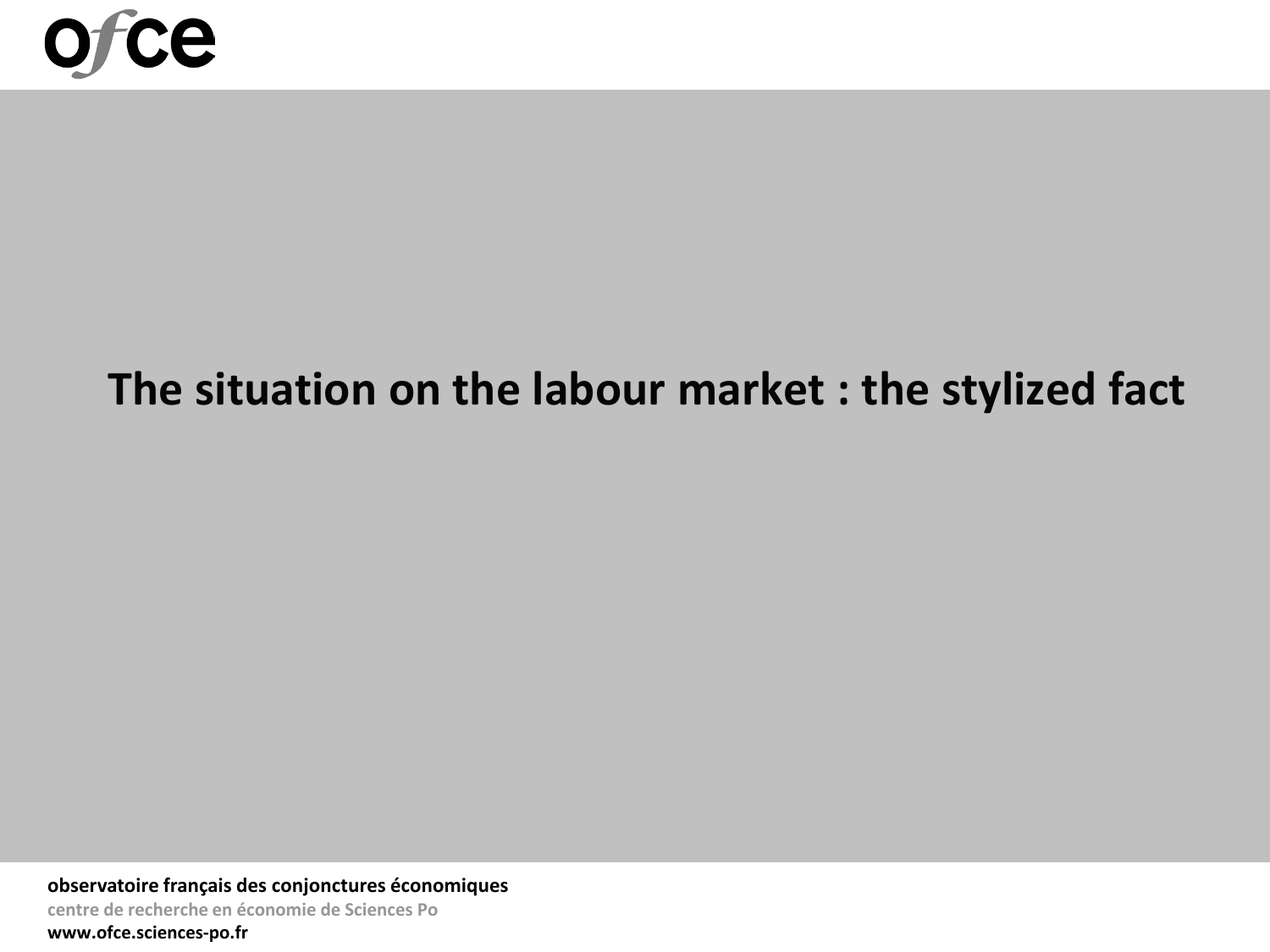

*Source : OECD*

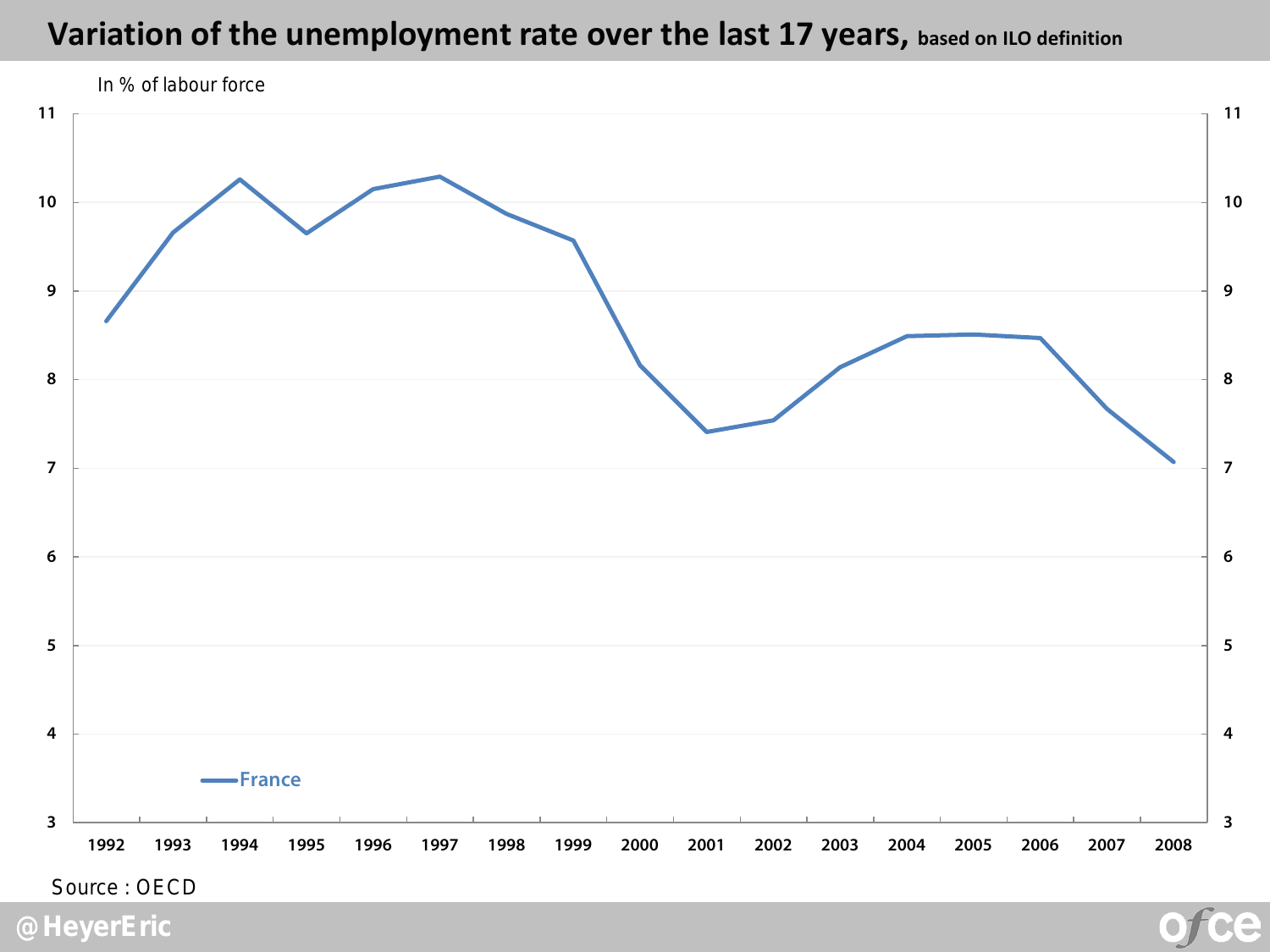

*Source : OECD*

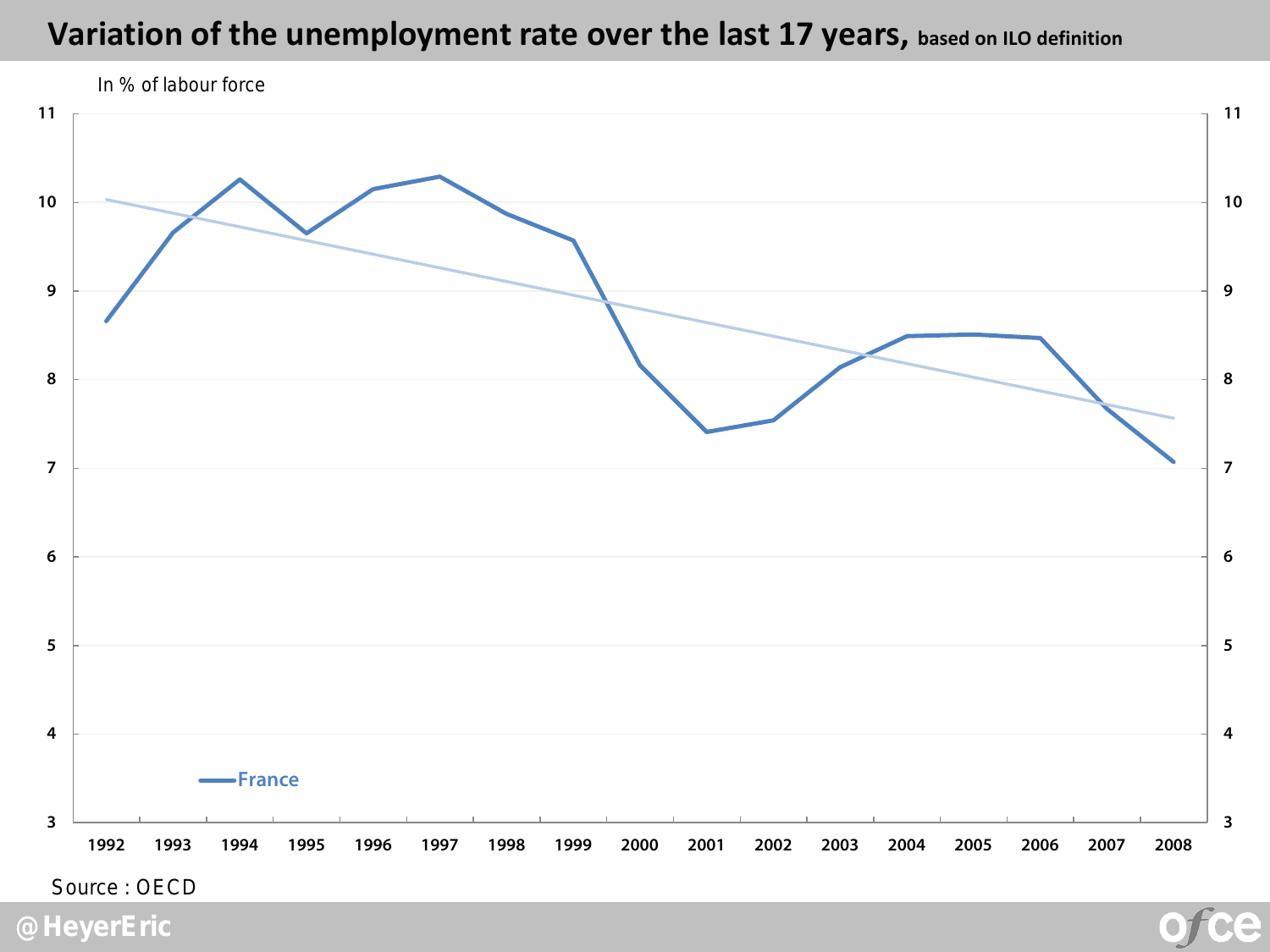

*Source : OECD*

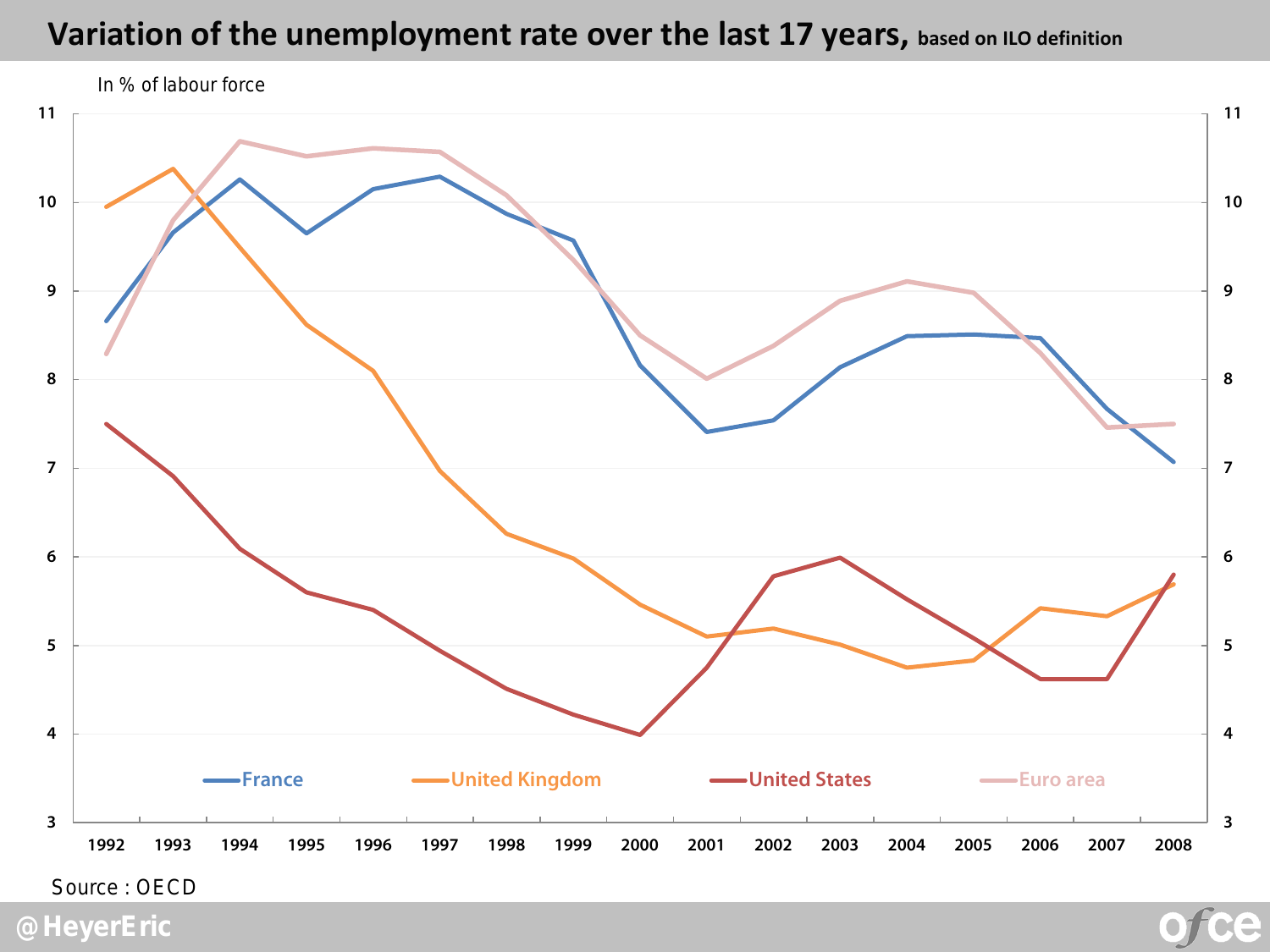

*Source : OECD*

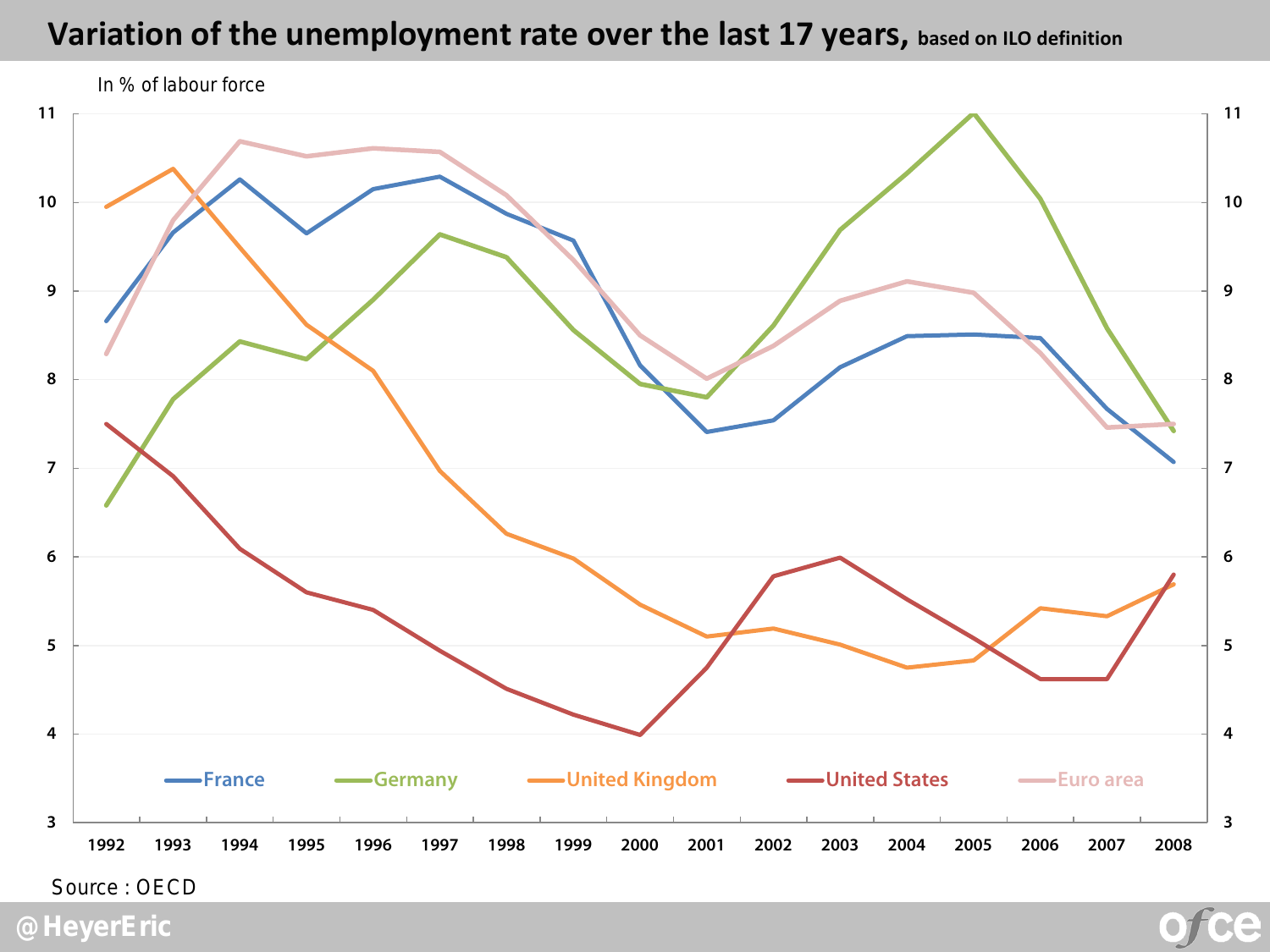#### **Variation of the unemployment rate between 2008 and 2015**



In % of labour force

The increase in France is far from being the most significant: it is less than that observed on average in the euro zone

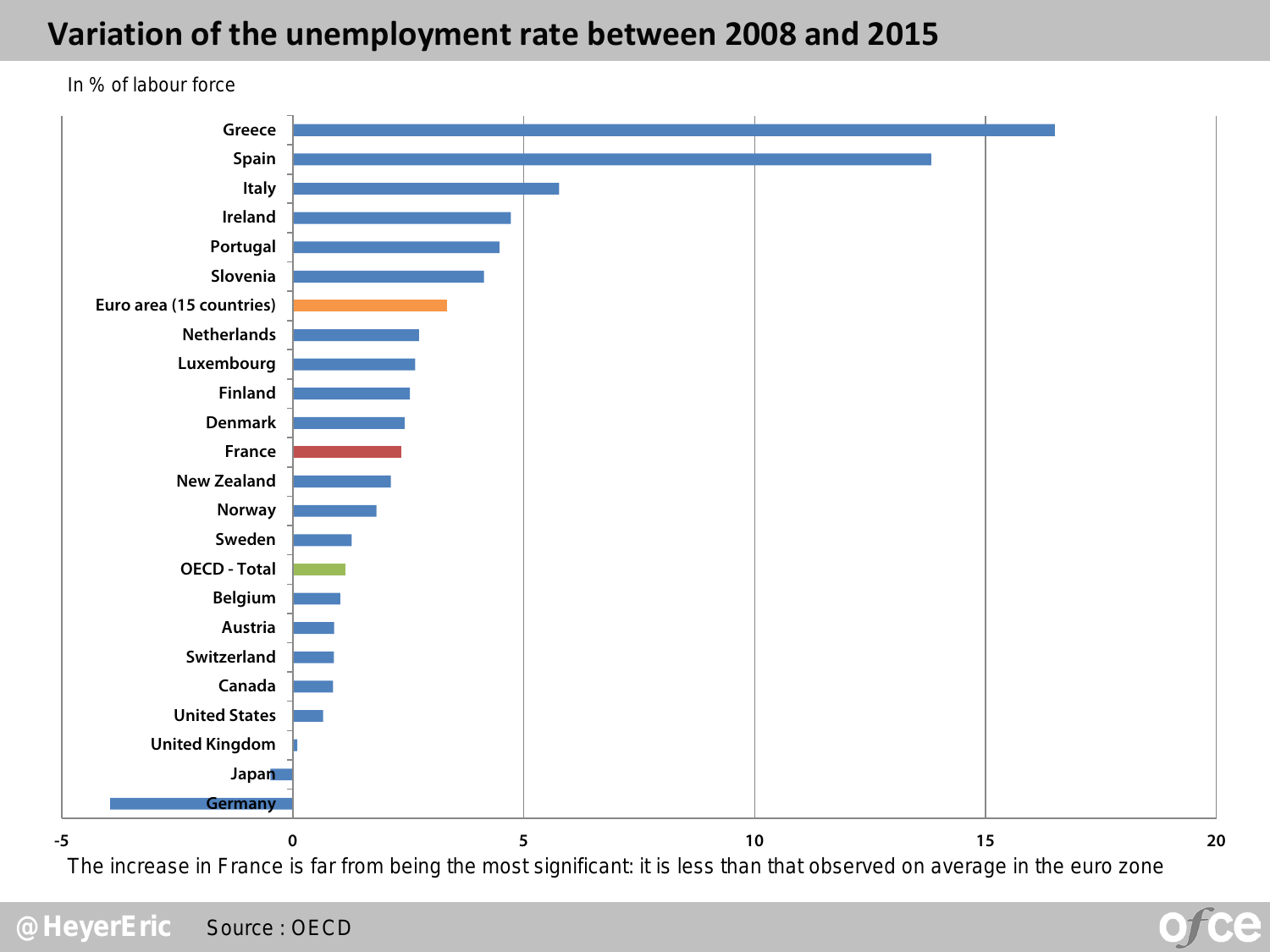#### **The situation of the labour market : comparison with that in the euro area as a whole**





**@HeyerEric** *Source* : Eurostat *Note* : In dark color, you have the level in 2015. In light color, you have the growth rate since 2008

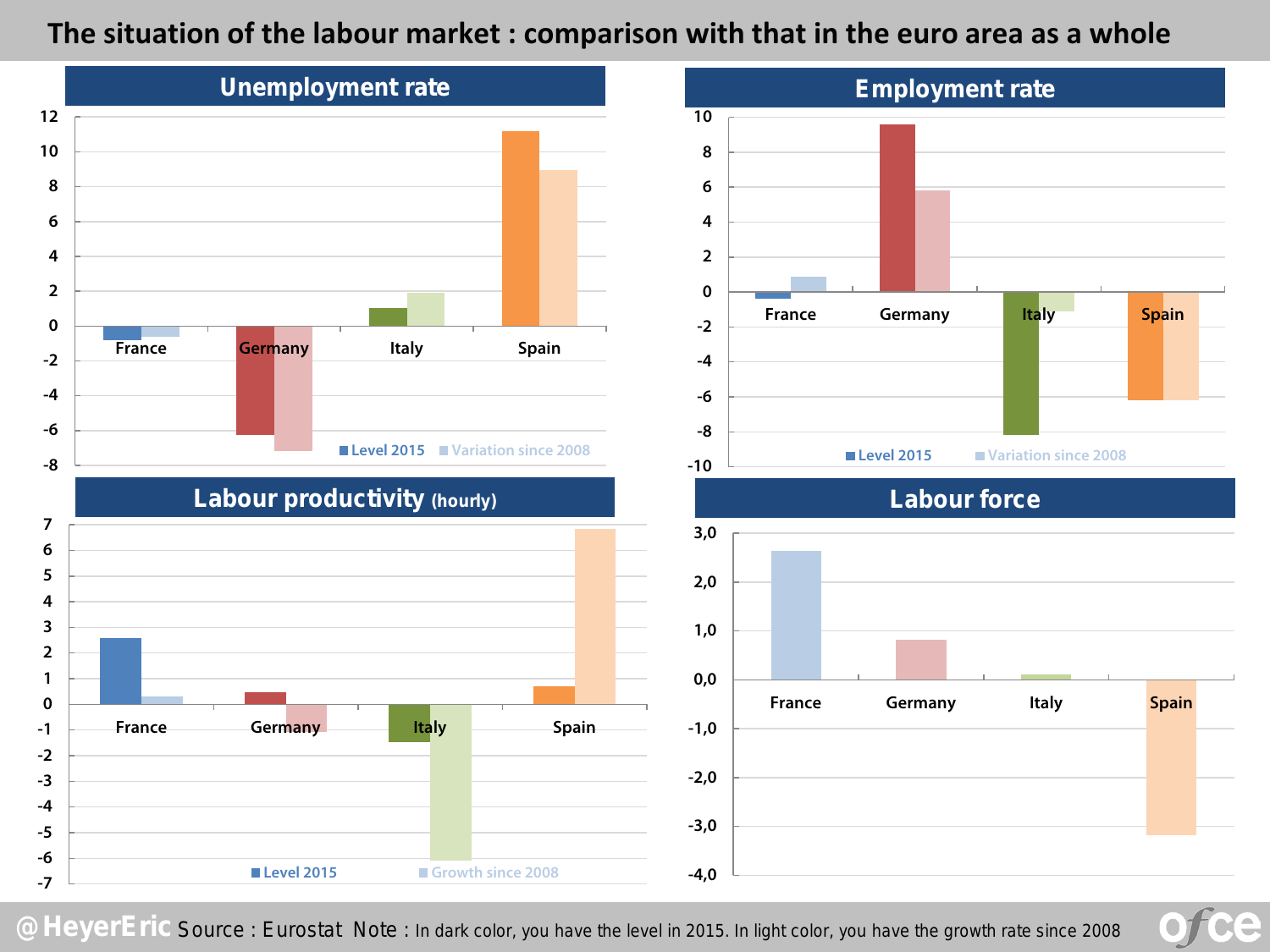### **A strongly negative output gap in 2015 for french economy**



If there is a consensus around the fact that the economic crisis could have an impact on both the level and growth of potential production, a consensus opinion exists around the idea on a potential rebound of French economy.

Œ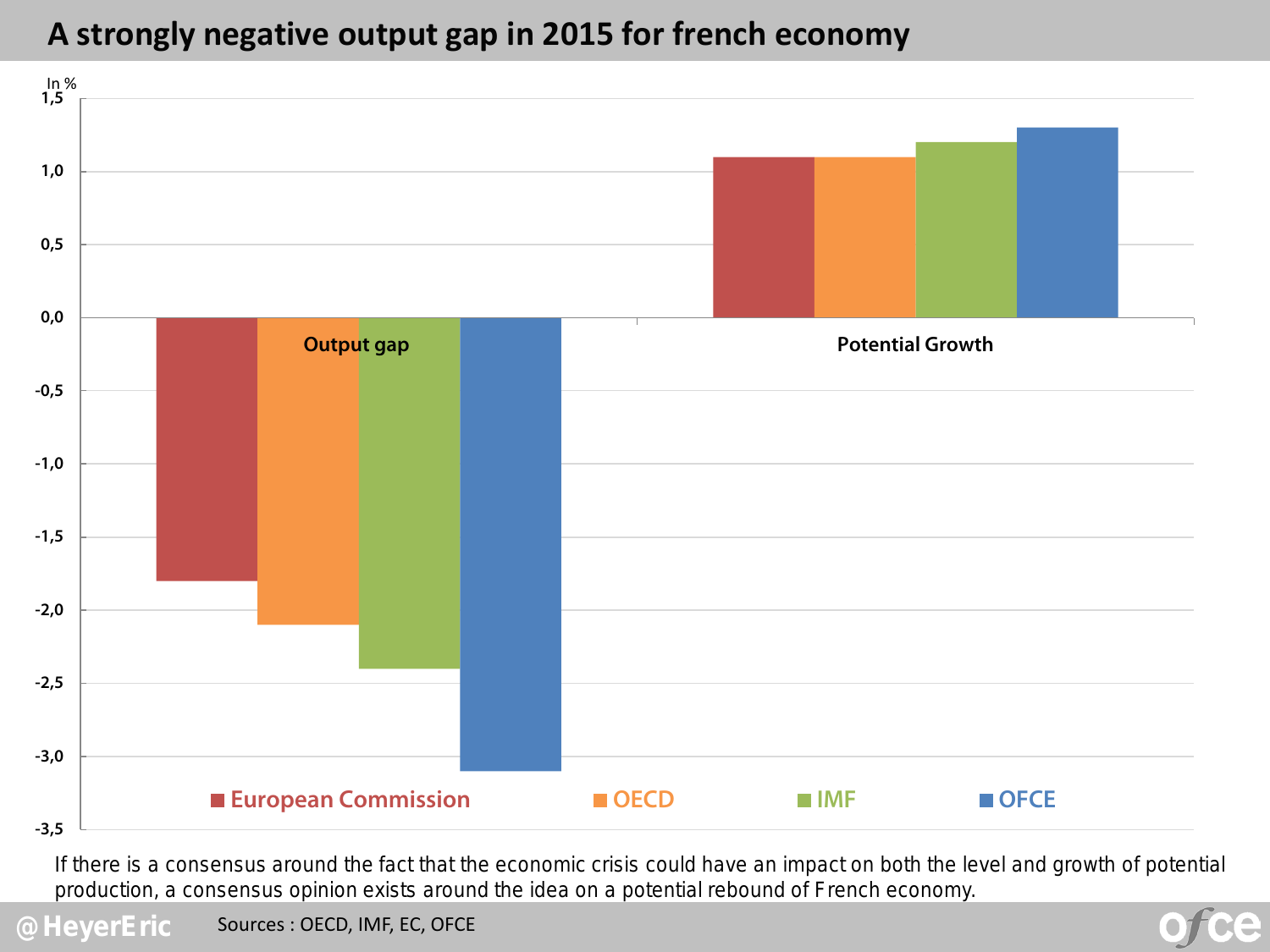

# **How to boost French economic growth ?**

**observatoire français des conjonctures économiques centre de recherche en économie de Sciences Po www.ofce.sciences-po.fr**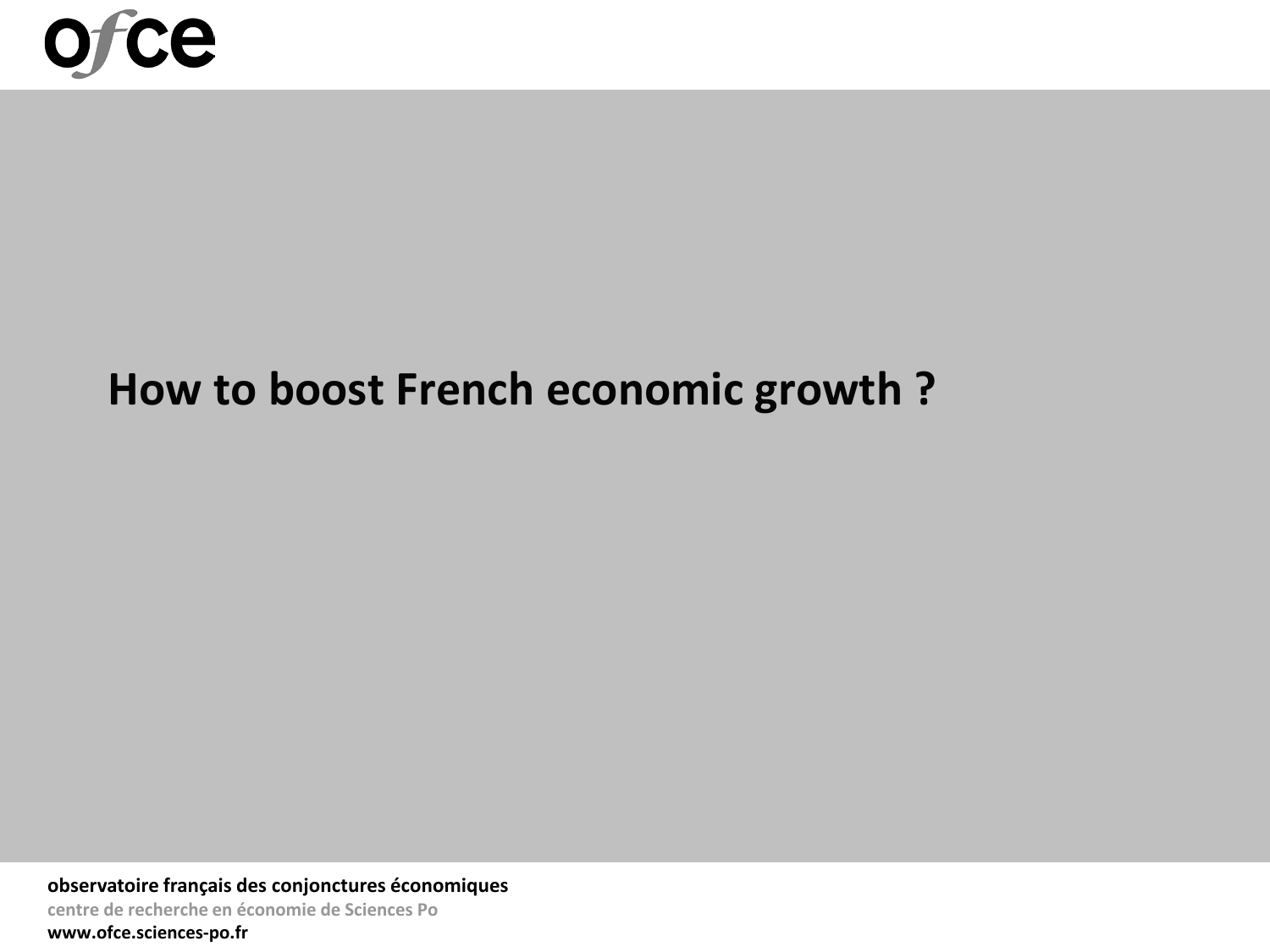#### **Evolution of GDP since the crisis: an international comparison**

 $2008 = 100$ 



e

 $\bullet$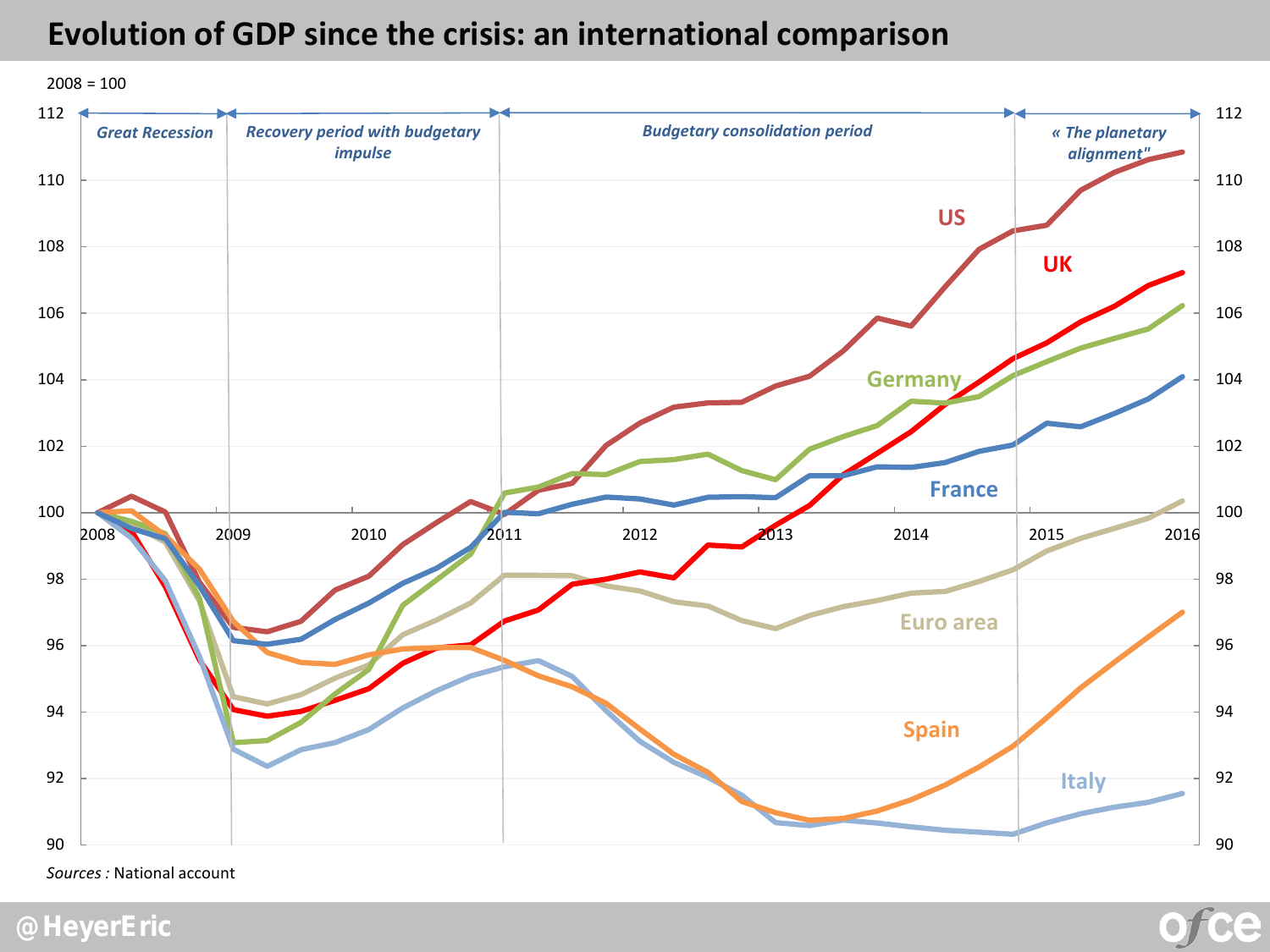#### **An evaluation of « shocks » on the french economic performance**

|                                            | 2010   | 2011   | 2012   | 2013   | 2014   | 2015   | 2016   | 2017   |
|--------------------------------------------|--------|--------|--------|--------|--------|--------|--------|--------|
| <b>GDP</b> growth                          | 1.9    | 2.1    | 0.2    | 0.6    | 0.7    | 1.2    | 1.6    | 1.6    |
| Impact on GDP due to                       |        |        |        |        |        |        |        |        |
| oil prices                                 | 0.0    | $-0.2$ | $-0.2$ | 0.0    | 0.2    | 0.5    | 0.4    | 0.0    |
| direct effect on the national economy      | 0.0    | $-0.3$ | $-0.2$ | 0.1    | 0.2    | 0.5    | 0.4    | $-0.1$ |
| indirect effect through foreign trade      | 0.0    | 0.1    | 0.0    | $-0.1$ | 0.0    | 0.0    | 0.0    | 0.1    |
| price competitiveness                      | 0.3    | 0.2    | 0.4    | 0.2    | $-0.1$ | 0.3    | 0.3    | 0.2    |
| Intra euro area                            | 0.2    | 0.1    | 0.1    | 0.1    | 0.0    | 0.2    | 0.0    | 0.1    |
| Outside the euro zone                      | 0.2    | 0.2    | 0.3    | 0.1    | $-0.1$ | 0.1    | 0.2    | 0.1    |
| financing conditions                       | $-0.2$ | 0.0    | $-0.7$ | $-0.3$ | 0.2    | 0.0    | $-0.1$ | 0.0    |
| direct effect on the national economy      | $-0.1$ | 0.0    | $-0.5$ | $-0.1$ | 0.2    | 0.0    | $-0.1$ | 0.0    |
| indirect effect through foreign trade      | 0.0    | 0.0    | $-0.2$ | $-0.1$ | 0.0    | 0.0    | 0.0    | 0.0    |
| fiscal stance                              | $-0.2$ | $-0.6$ | $-1.1$ | $-1.5$ | $-1.0$ | $-0.8$ | $-0.4$ | $-0.5$ |
| direct effect on the national economy      | $-0.2$ | $-0.4$ | $-0.4$ | $-1.0$ | $-0.8$ | $-0.5$ | $-0.4$ | $-0.4$ |
| indirect effect through foreign trade      | 0.0    | $-0.2$ | $-0.7$ | $-0.5$ | $-0.2$ | $-0.3$ | 0.0    | $-0.1$ |
| chinese economic slowdown                  | 0.0    | 0.0    | 0.0    | 0.0    | $-0.1$ | $-0.3$ | $-0.3$ | $-0.2$ |
| direct effect on the national economy      | 0.0    | 0.0    | 0.0    | 0.0    | $-0.1$ | $-0.2$ | $-0.2$ | $-0.1$ |
| indirect effect through foreign trade      | 0.0    | 0.0    | 0.0    | 0.0    | $-0.1$ | $-0.1$ | $-0.1$ | $-0.1$ |
| <b>Carry over</b>                          | 0.5    | 0.7    | 0.0    | $-0.1$ | $-0.1$ | $-0.1$ | 0.1    | 0.5    |
| Internal shocks (real estate market)       |        |        |        |        | $-0.1$ | $-0.2$ | 0.0    | 0.0    |
| <b>Sum of shocks impact</b>                | 0.4    | 0.2    | $-1.7$ | $-1.6$ | $-1.0$ | $-0.6$ | 0.0    | 0.0    |
| <b>Spontaneous growth (without shocks)</b> | 1.4    | 1.9    | 1.9    | 2.2    | 1.7    | 1.7    | 1.6    | 1.6    |

It is clear from our analysis that the combination of these shocks explains a large part of the slowdown from 2011 to 2014. **Output gap -0.9 0.0 -1.0 -1.4 -2.5 -2.5 -2.2 -1.8** The impact is on average close to 1.5 point of GDP per year for this three years

Most of this impact is due to the fiscal policy

Sources : INSEE, OFCE calculations

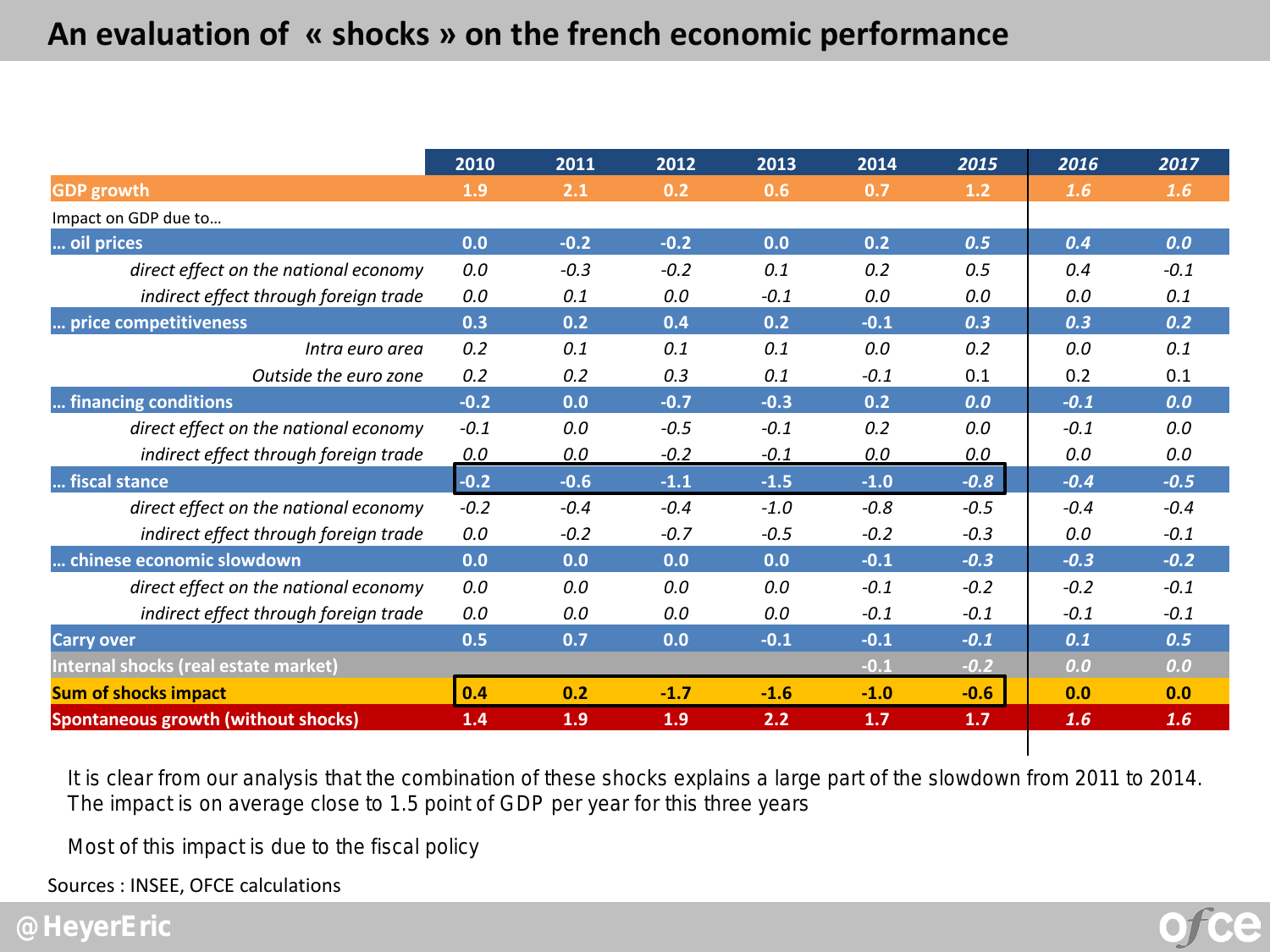#### **Fiscal multiplier depends on the economic cycle : higher in "times of crisis" than in a period of strong economic recovery**



*Source* : Jérôme CREEL, Eric HEYER et Mathieu PLANE (2011), « Petits précis de politique budgétaire par tous temps : les multiplicateurs budgétaires au cours du cycle», *Revue de l'OFCE*, n°116, january.

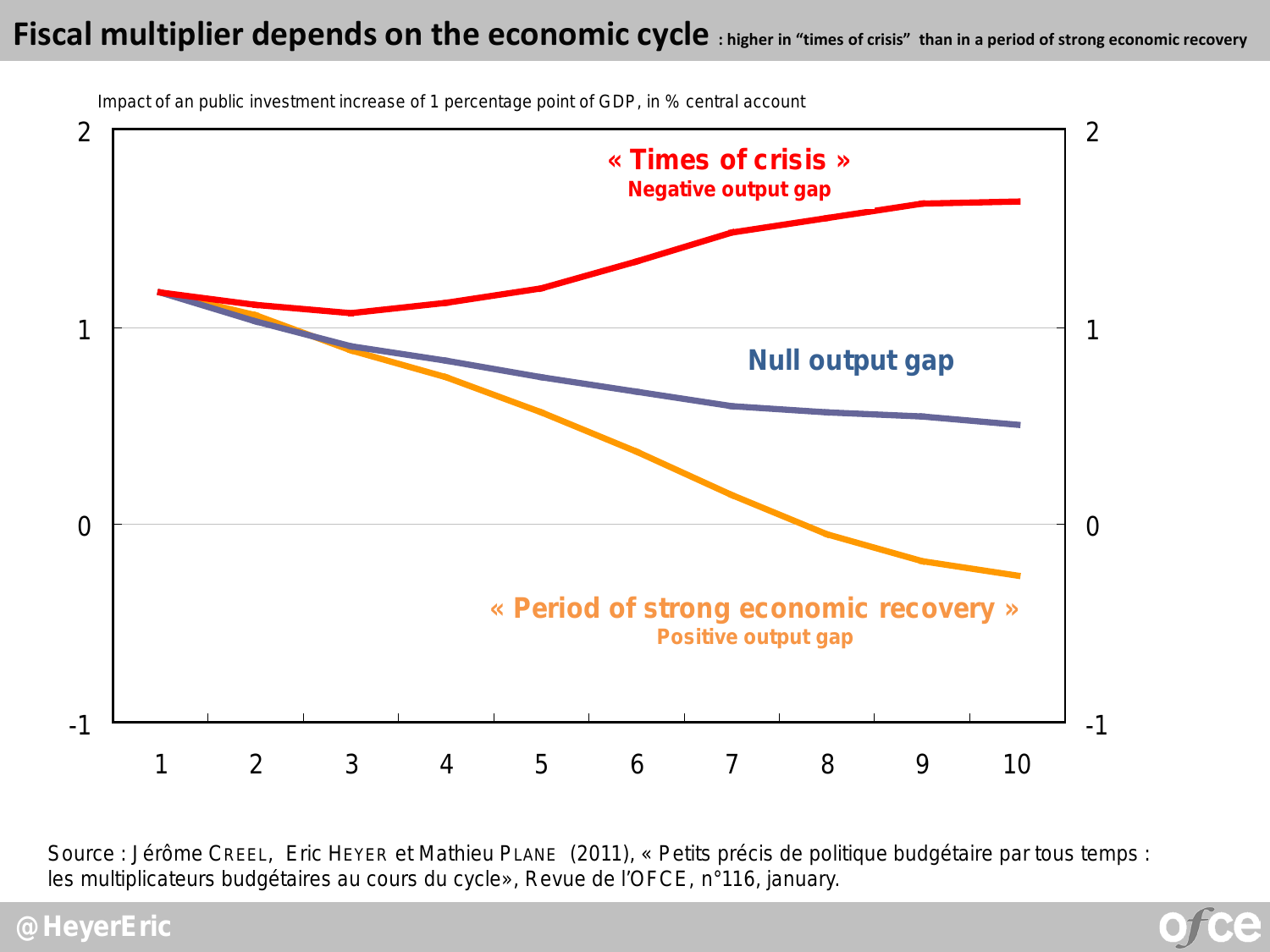### **An evaluation of « shocks » on the french economic performance**

|                                            | 2010   | 2011   | 2012   | 2013   | 2014   | 2015   | 2016   | 2017   |
|--------------------------------------------|--------|--------|--------|--------|--------|--------|--------|--------|
| <b>GDP</b> growth                          | 1.9    | 2.1    | 0.2    | 0.6    | 0.7    | 1.2    | 1.6    | 1.6    |
| Impact on GDP due to                       |        |        |        |        |        |        |        |        |
| oil prices                                 | 0.0    | $-0.2$ | $-0.2$ | 0.0    | 0.2    | 0.5    | 0.4    | 0.0    |
| direct effect on the national economy      | 0.0    | $-0.3$ | $-0.2$ | 0.1    | 0.2    | 0.5    | 0.4    | $-0.1$ |
| indirect effect through foreign trade      | 0.0    | 0.1    | 0.0    | $-0.1$ | 0.0    | 0.0    | 0.0    | 0.1    |
| price competitiveness                      | 0.3    | 0.2    | 0.4    | 0.2    | $-0.1$ | 0.3    | 0.3    | 0.2    |
| Intra euro area                            | 0.2    | 0.1    | 0.1    | 0.1    | 0.0    | 0.2    | 0.0    | 0.1    |
| Outside the euro zone                      | 0.2    | 0.2    | 0.3    | 0.1    | $-0.1$ | 0.1    | 0.2    | 0.1    |
| financing conditions                       | $-0.2$ | 0.0    | $-0.7$ | $-0.3$ | 0.2    | 0.0    | $-0.1$ | 0.0    |
| direct effect on the national economy      | $-0.1$ | 0.0    | $-0.5$ | $-0.1$ | 0.2    | 0.0    | $-0.1$ | 0.0    |
| indirect effect through foreign trade      | 0.0    | 0.0    | $-0.2$ | $-0.1$ | 0.0    | 0.0    | 0.0    | 0.0    |
| fiscal stance                              | $-0.2$ | $-0.6$ | $-1.1$ | $-1.5$ | $-1.0$ | $-0.8$ | $-0.4$ | $-0.5$ |
| direct effect on the national economy      | $-0.2$ | $-0.4$ | $-0.4$ | $-1.0$ | $-0.8$ | $-0.5$ | $-0.4$ | $-0.4$ |
| indirect effect through foreign trade      | 0.0    | $-0.2$ | $-0.7$ | $-0.5$ | $-0.2$ | $-0.3$ | 0.0    | $-0.1$ |
| chinese economic slowdown                  | 0.0    | 0.0    | 0.0    | 0.0    | $-0.1$ | $-0.3$ | $-0.3$ | $-0.2$ |
| direct effect on the national economy      | 0.0    | 0.0    | 0.0    | 0.0    | $-0.1$ | $-0.2$ | $-0.2$ | $-0.1$ |
| indirect effect through foreign trade      | 0.0    | 0.0    | 0.0    | 0.0    | $-0.1$ | $-0.1$ | $-0.1$ | $-0.1$ |
| <b>Carry over</b>                          | 0.5    | 0.7    | 0.0    | $-0.1$ | $-0.1$ | $-0.1$ | 0.1    | 0.5    |
| Internal shocks (real estate market)       |        |        |        |        | $-0.1$ | $-0.2$ | 0.0    | 0.0    |
| <b>Sum of shocks impact</b>                | 0.4    | 0.2    | $-1.7$ | $-1.6$ | $-1.0$ | $-0.6$ | 0.0    | 0.0    |
| <b>Spontaneous growth (without shocks)</b> | 1.4    | 1.9    | 1.9    | 2.2    | 1.7    | 1.7    | 1.6    | 1.6    |

Moreover, we find that when these shocks decline, growth accelerate.

Sources : INSEE, OFCE calculations

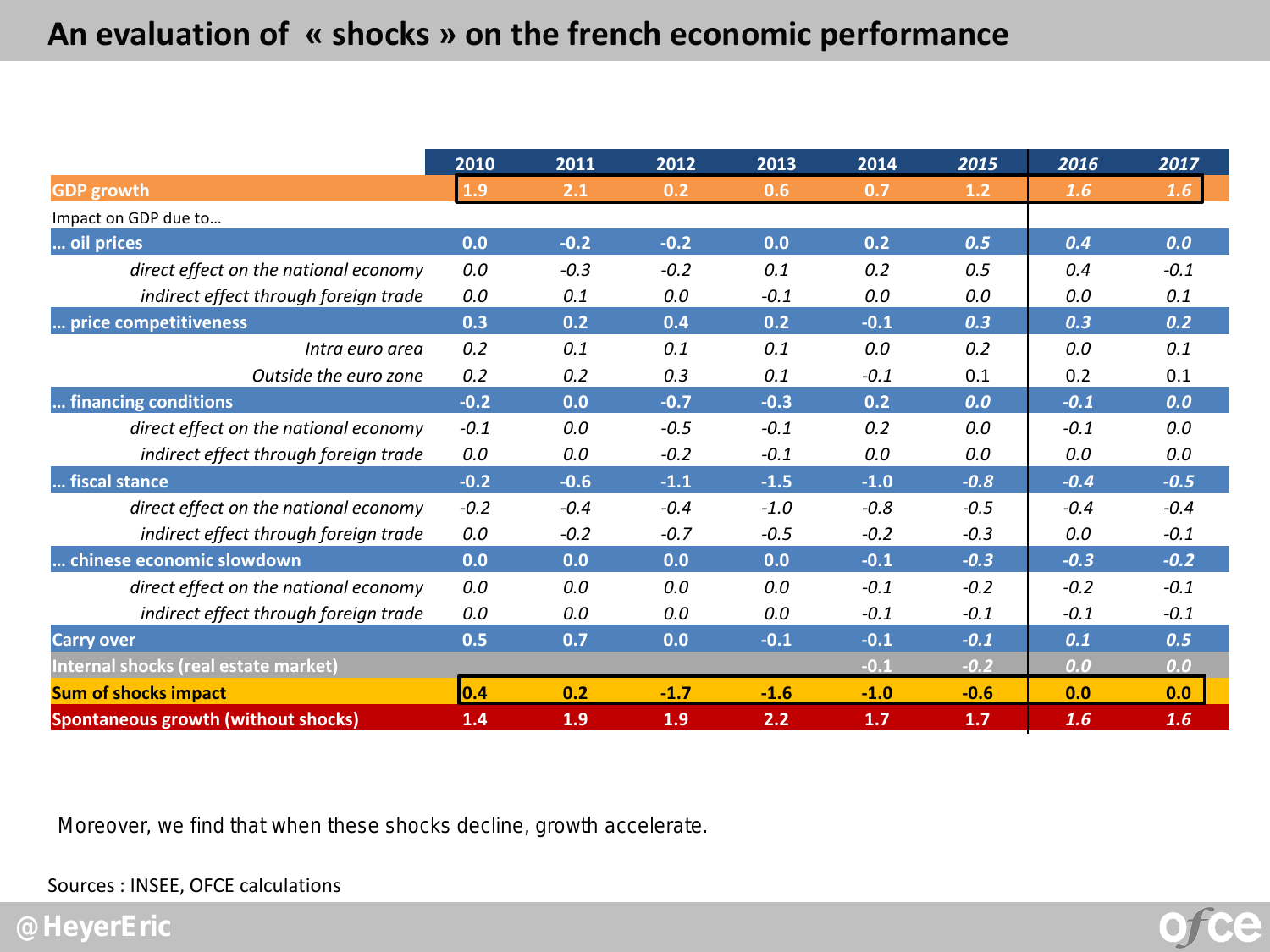## **The link between consumption and production is always a reality today in France :**

**French industrial firms were able to respond to a consumption surplus**



When household consumption was declining, production was declining too and when it restarts, production starts again (and not only imports).

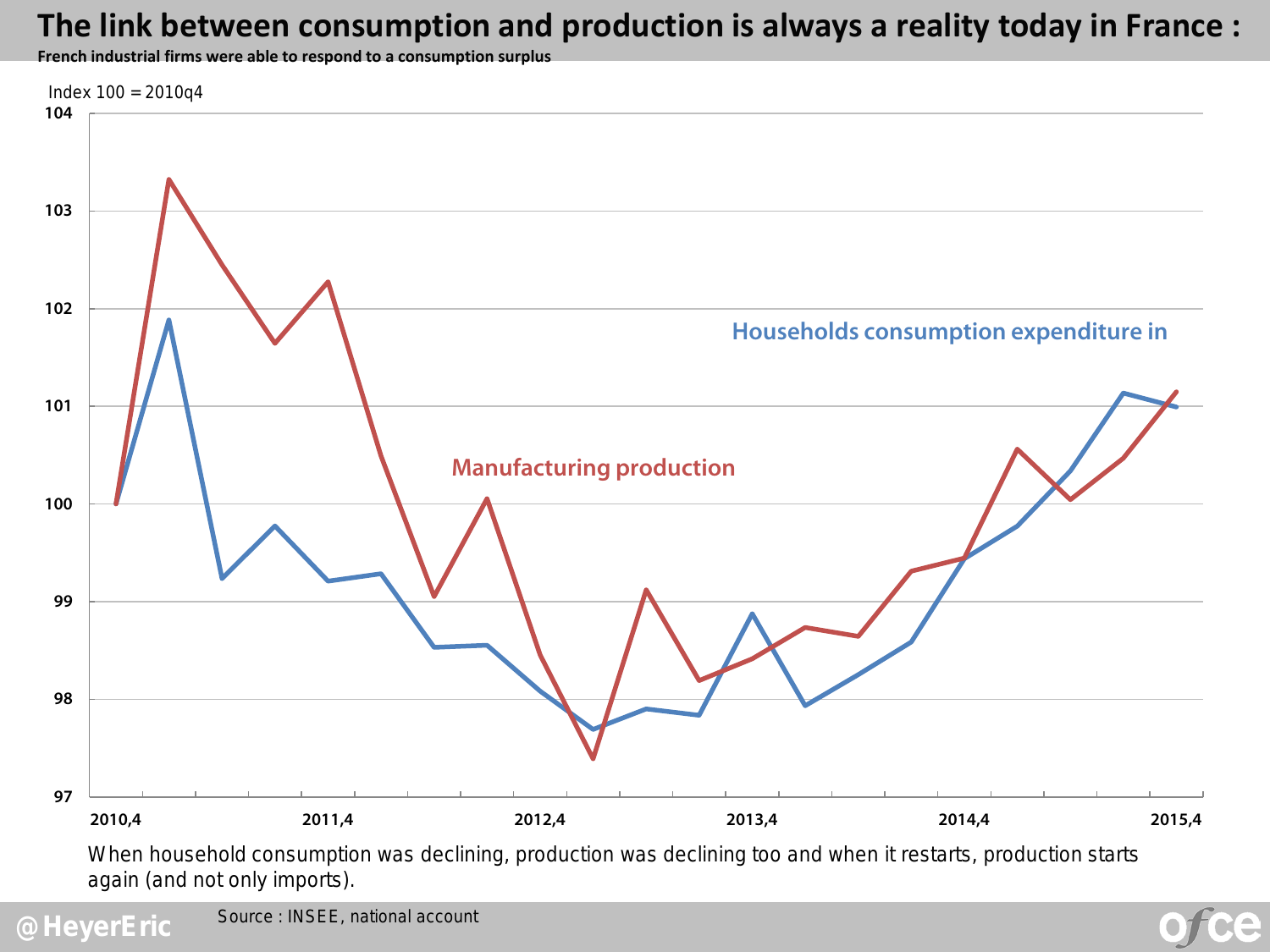### **An evaluation of « shocks » on the french economic performance**

|                                            | 2010   | 2011   | 2012           | 2013   | 2014   | 2015   | 2016   | 2017       |
|--------------------------------------------|--------|--------|----------------|--------|--------|--------|--------|------------|
| <b>GDP</b> growth                          | 1.9    | 2.1    | 0.2            | 0.6    | 0.7    | 1.2    | 1.6    | 1.6        |
| Impact on GDP due to                       |        |        |                |        |        |        |        |            |
| oil prices                                 | 0.0    | $-0.2$ | $-0.2$         | 0.0    | 0.2    | 0.5    | 0.4    | 0.0        |
| direct effect on the national economy      | 0.0    | $-0.3$ | $-0.2$         | 0.1    | 0.2    | 0.5    | 0.4    | $-0.1$     |
| indirect effect through foreign trade      | 0.0    | 0.1    | 0.0            | $-0.1$ | 0.0    | 0.0    | 0.0    | 0.1        |
| price competitiveness                      | 0.3    | 0.2    | 0.4            | 0.2    | $-0.1$ | 0.3    | 0.3    | 0.2        |
| Intra euro area                            | 0.2    | 0.1    | 0.1            | 0.1    | 0.0    | 0.2    | 0.0    | 0.1        |
| Outside the euro zone                      | 0.2    | 0.2    | 0.3            | 0.1    | $-0.1$ | 0.1    | 0.2    | 0.1        |
| financing conditions                       | $-0.2$ | 0.0    | $-0.7$         | $-0.3$ | 0.2    | 0.0    | $-0.1$ | 0.0        |
| direct effect on the national economy      | $-0.1$ | 0.0    | $-0.5$         | $-0.1$ | 0.2    | 0.0    | $-0.1$ | 0.0        |
| indirect effect through foreign trade      | 0.0    | 0.0    | $-0.2$         | $-0.1$ | 0.0    | 0.0    | 0.0    | 0.0        |
| fiscal stance                              | $-0.2$ | $-0.6$ | $-1.1$         | $-1.5$ | $-1.0$ | $-0.8$ | $-0.4$ | $-0.5$     |
| direct effect on the national economy      | $-0.2$ | $-0.4$ | $-0.4$         | $-1.0$ | $-0.8$ | $-0.5$ | $-0.4$ | $-0.4$     |
| indirect effect through foreign trade      | 0.0    | $-0.2$ | $-0.7$         | $-0.5$ | $-0.2$ | $-0.3$ | 0.0    | $-0.1$     |
| chinese economic slowdown                  | 0.0    | 0.0    | 0.0            | 0.0    | $-0.1$ | $-0.3$ | $-0.3$ | $-0.2$     |
| direct effect on the national economy      | 0.0    | 0.0    | 0.0            | 0.0    | $-0.1$ | $-0.2$ | $-0.2$ | $-0.1$     |
| indirect effect through foreign trade      | 0.0    | 0.0    | 0.0            | 0.0    | $-0.1$ | $-0.1$ | $-0.1$ | $-0.1$     |
| <b>Carry over</b>                          | 0.5    | 0.7    | 0.0            | $-0.1$ | $-0.1$ | $-0.1$ | 0.1    | 0.5        |
| Internal shocks (real estate market)       |        |        |                |        | $-0.1$ | $-0.2$ | 0.0    | 0.0        |
| <b>Sum of shocks impact</b>                | 0.4    | 0.2    | $-1.7$         | $-1.6$ | $-1.0$ | $-0.6$ | 0.0    | 0.0        |
| <b>Spontaneous growth (without shocks)</b> | 1.4    | 1.9    | 1.9            | 2.2    | 1.7    | 1.7    | 1.6    | <b>1.6</b> |
|                                            |        |        | <b>Average</b> | 1.6    |        |        |        |            |

Without shocks, the french growth could have been around 1,6 % during the period from 2011 to 2014

Sources : INSEE, OFCE calculations



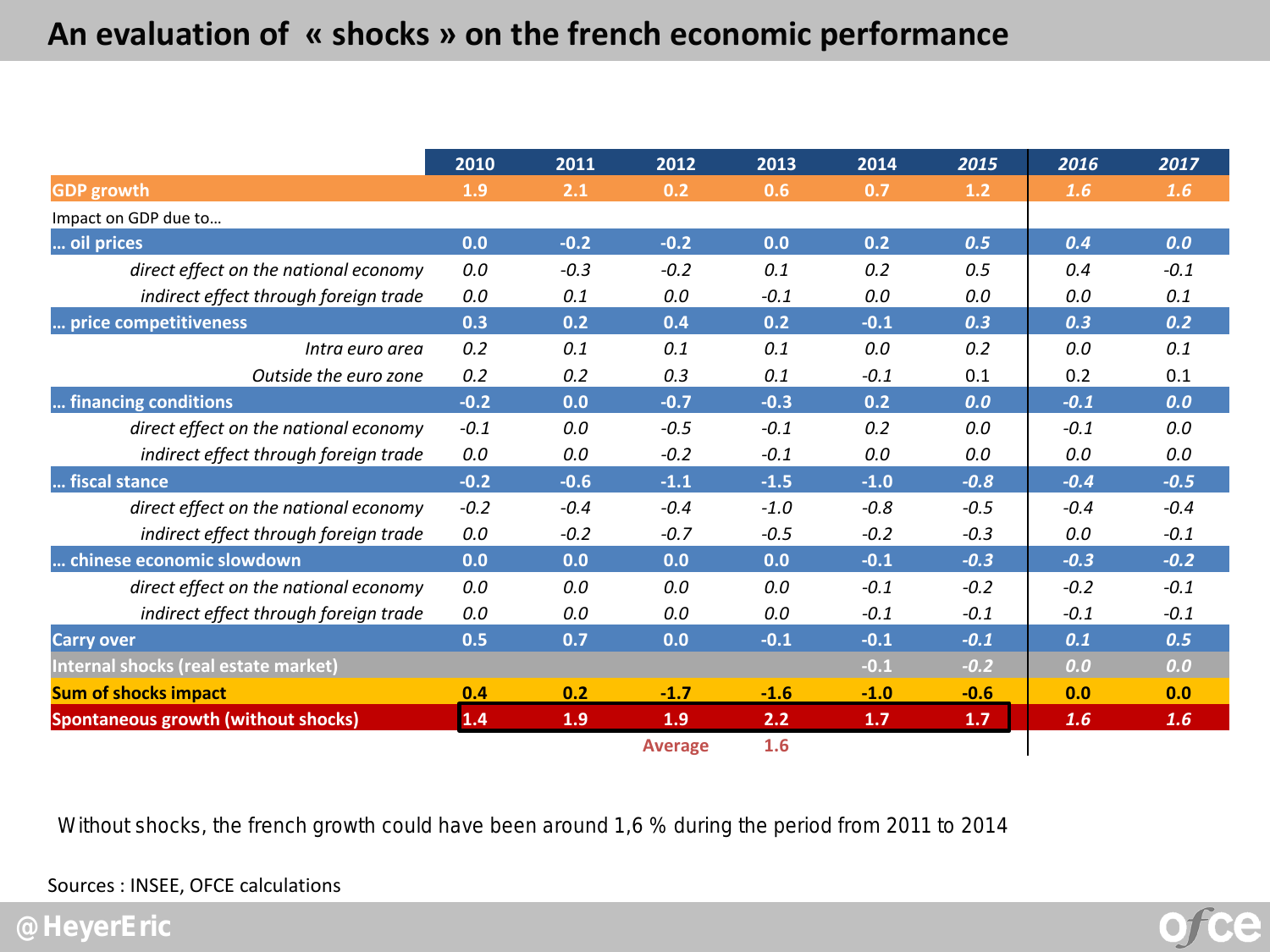#### **Unemployment rate in France, based on ILO definition**



When economic growth exceeds 1.6% in France (gray period on the graph), the unemployment rate drop and may even decline rapidly without inflationary pressure on wages.

e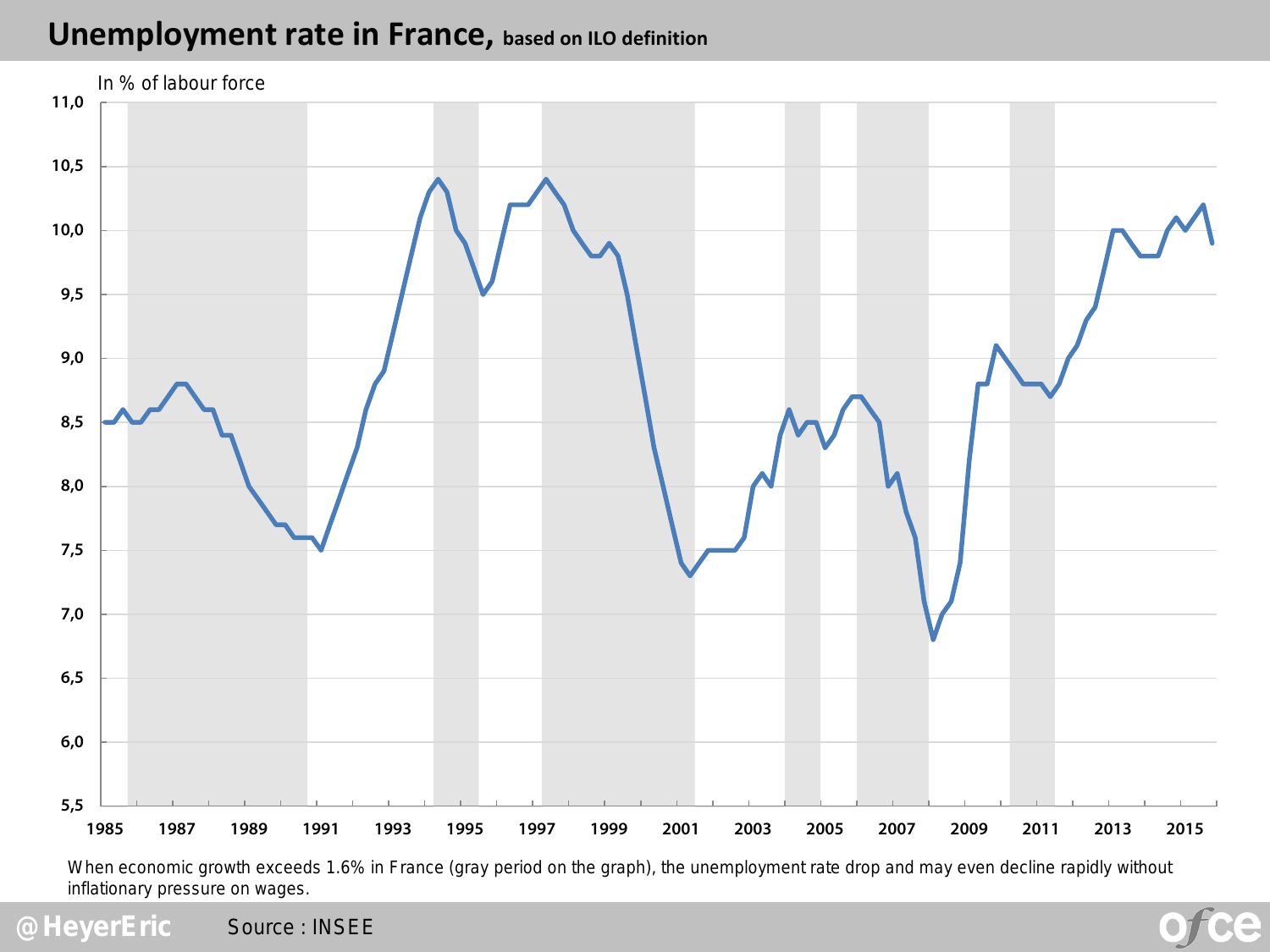#### **Evolution of unit labor costs compared to the average of the euro area**



*Source* : European Commission

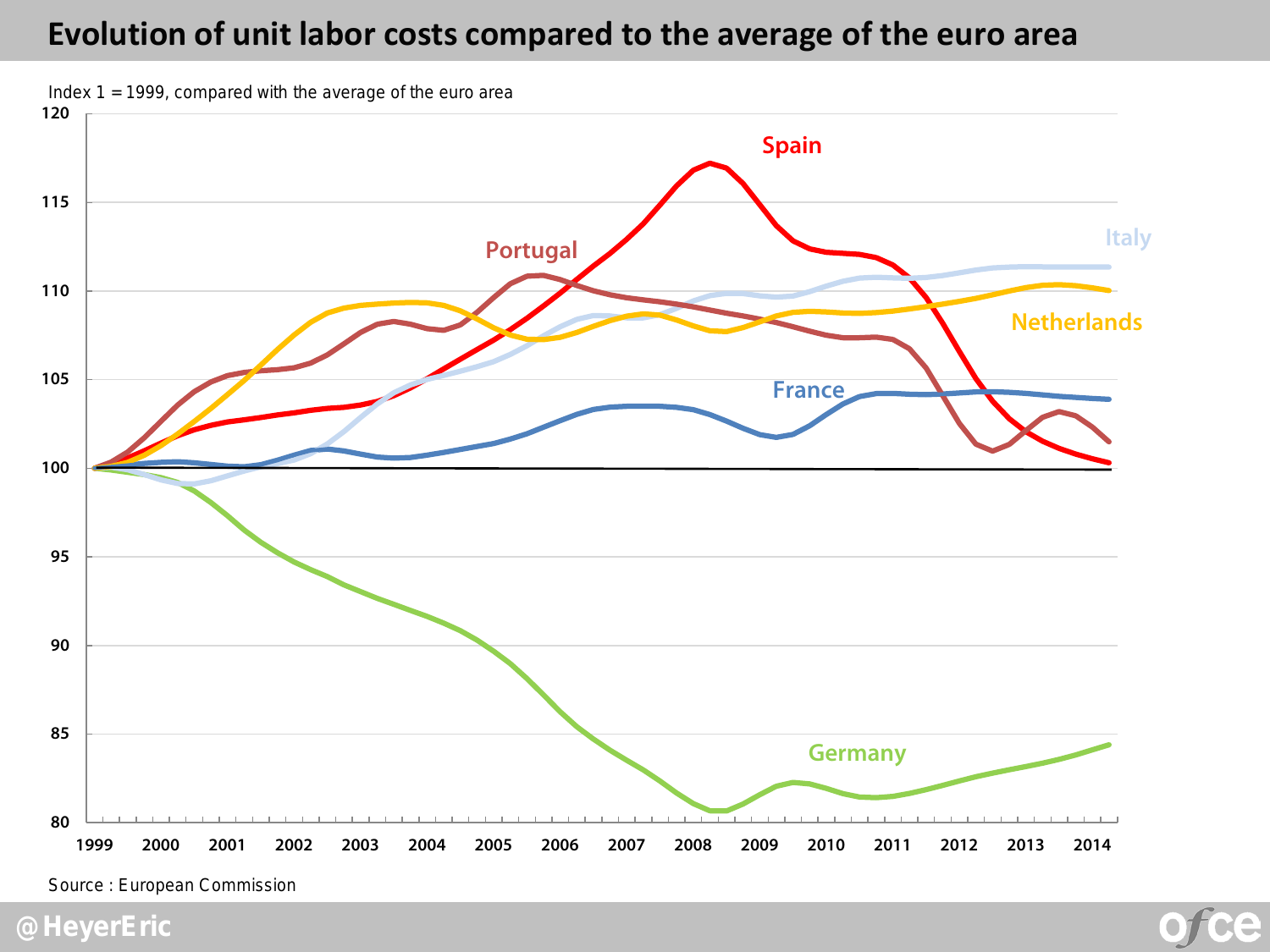#### **Current account balance : the emergence of strong imbalances**



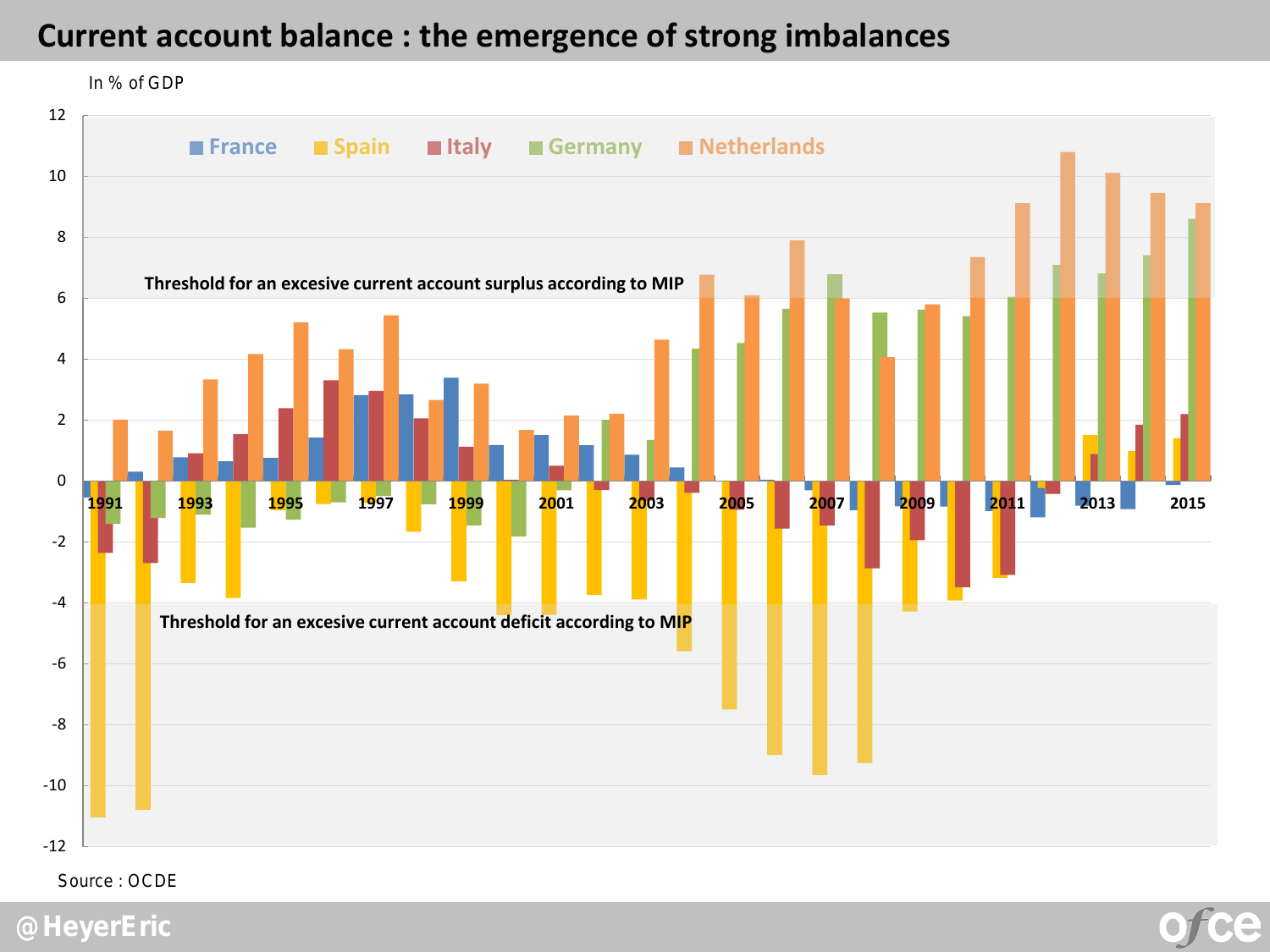#### **Current account balance : a large suplus of Europe and a strong deficit in US/UK**

In % of GDP **-6 -4 -2 0 2 4** 1991 <mark>19</mark>92 <mark>1993 1994 199</mark>5 1996 1997 1998 1999 2000 2001 2002 2003 2004 2005 2006 2007 2008 2009 2010 2011 2012 2013 2014 2015 **United Kingdom United States Euro area (15 countries)**



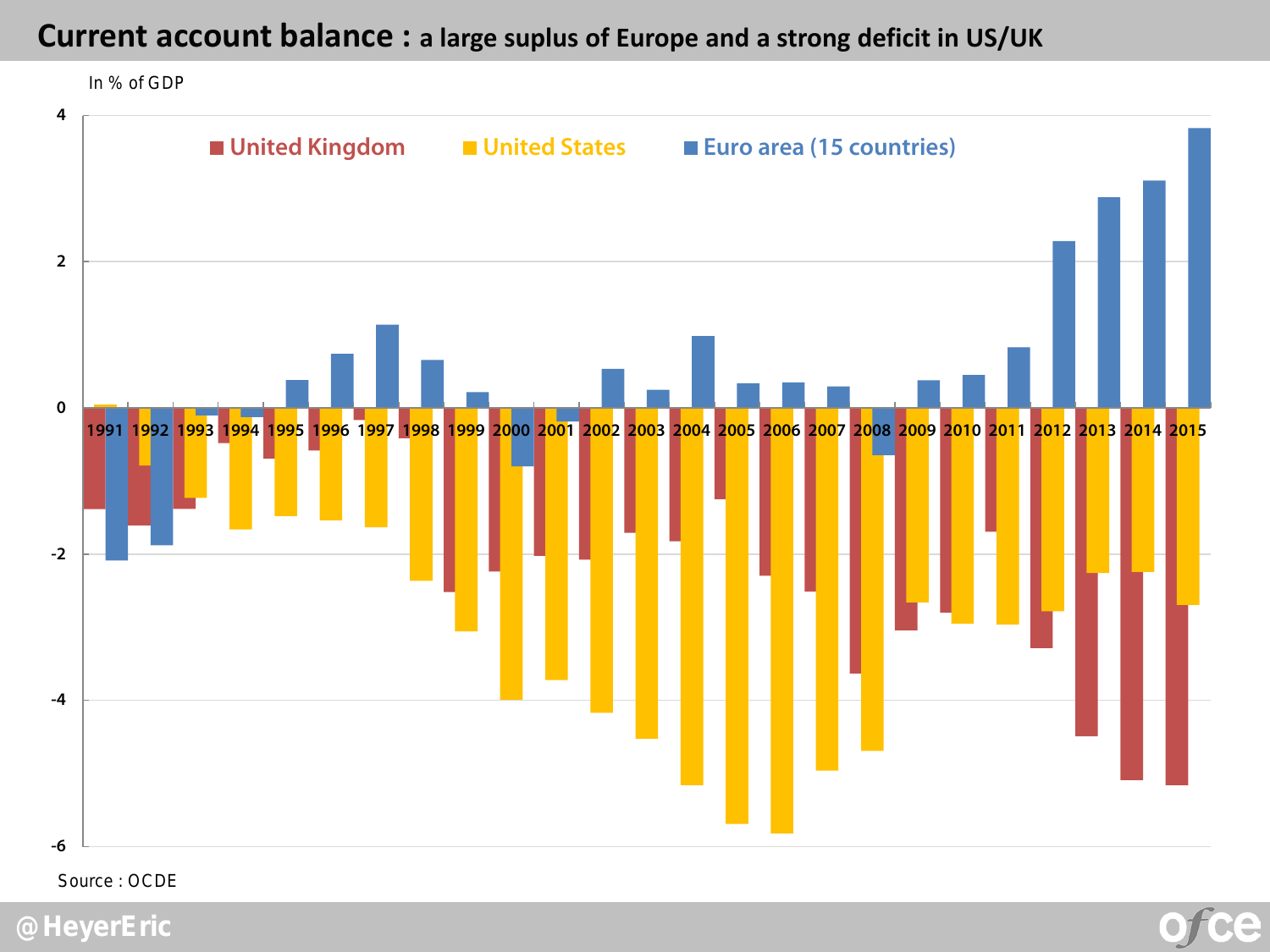#### **Dealing with external imbalances, how much adjustment of relative prices do we need ?**

|            | <b>Public debt</b><br>(in % of GDP) |             | <b>Structural balance</b><br>(in % of GDP) |             | Cumula-<br>tive fiscal<br>impulse | Average<br>output<br>gap | <b>Inflation rate</b><br>(in %) |                | <b>Current</b><br>account<br>adjustment |
|------------|-------------------------------------|-------------|--------------------------------------------|-------------|-----------------------------------|--------------------------|---------------------------------|----------------|-----------------------------------------|
|            | (1)<br>2020                         | (2)<br>2035 | (3)<br>2020                                | (4)<br>2035 | (5)<br>2015-35                    | (6)<br>2016-35           | (7)<br>2016-20                  | (8)<br>2021-35 | (9)<br>2015-35                          |
| <b>DEU</b> | 58                                  | 60          | $-1.3$                                     | $-2.5$      | 3.8                               | 0.5                      | 2.5                             | 2.8            | $-3.1$                                  |
| <b>FRA</b> | 100                                 | 60          | $-0.8$                                     | 1.5         | $-5.5$                            | $-0.8$                   | 0.3                             | 1.2            | 2.0                                     |
| ITA        | 127                                 | 60          | 1.7                                        | 3.2         | $-1.6$                            | $-0.6$                   | 0.2                             | 2.0            | $-2.9$                                  |
| <b>ESP</b> | 98                                  | 60          | $-0.2$                                     | 0.8         | $-3.2$                            | $-0.4$                   | 0.2                             | 1.4            | $-0.4$                                  |
| <b>NLD</b> | 63                                  | 60          | $-2.0$                                     | $-2.4$      | 1.1                               | 0.3                      | 2.1                             | 2.7            | $-2.7$                                  |
| BEL        | 102                                 | 60          | 0.3                                        | 0.9         | $-2.6$                            | $-0.1$                   | 0.2                             | 1.3            | 3.7                                     |
| PRT        | 109                                 | 60          | 0.7                                        | 1.7         | 0.1                               | 0.0                      | 0.8                             | 1.5            | $-3.2$                                  |
| <b>IRL</b> | 76                                  | 60          | $-1.0$                                     | $-1.3$      | 3.2                               | 0.8                      | 2.1                             | 2.0            | $-0.9$                                  |
| <b>GRC</b> | 221                                 | 245         | 1.0                                        | 2.5         | $-8.7$                            | $-3.6$                   | $-3.6$                          | $-1.6$         | 9.8                                     |
| <b>FIN</b> | 67                                  | 60          | $-1.0$                                     | $-1.3$      | $-1.6$                            | $-0.5$                   | 0.2                             | 1.2            | 3.0                                     |
| <b>AUT</b> | 76                                  | 60          | $-1.6$                                     | $-1.7$      | 1.5                               | 0.2                      | 2.4                             | 2.8            | $-2.9$                                  |
| EA         | 88                                  | 61          | $-0.5$                                     | $-0.4$      | $-0.6$                            | $-0.2$                   | 1.1                             | 1.9            | $-1.0$                                  |

Note: The adjustment of current account is computed as the change in the current account between 2015 and 2035.

Source: iAGS model

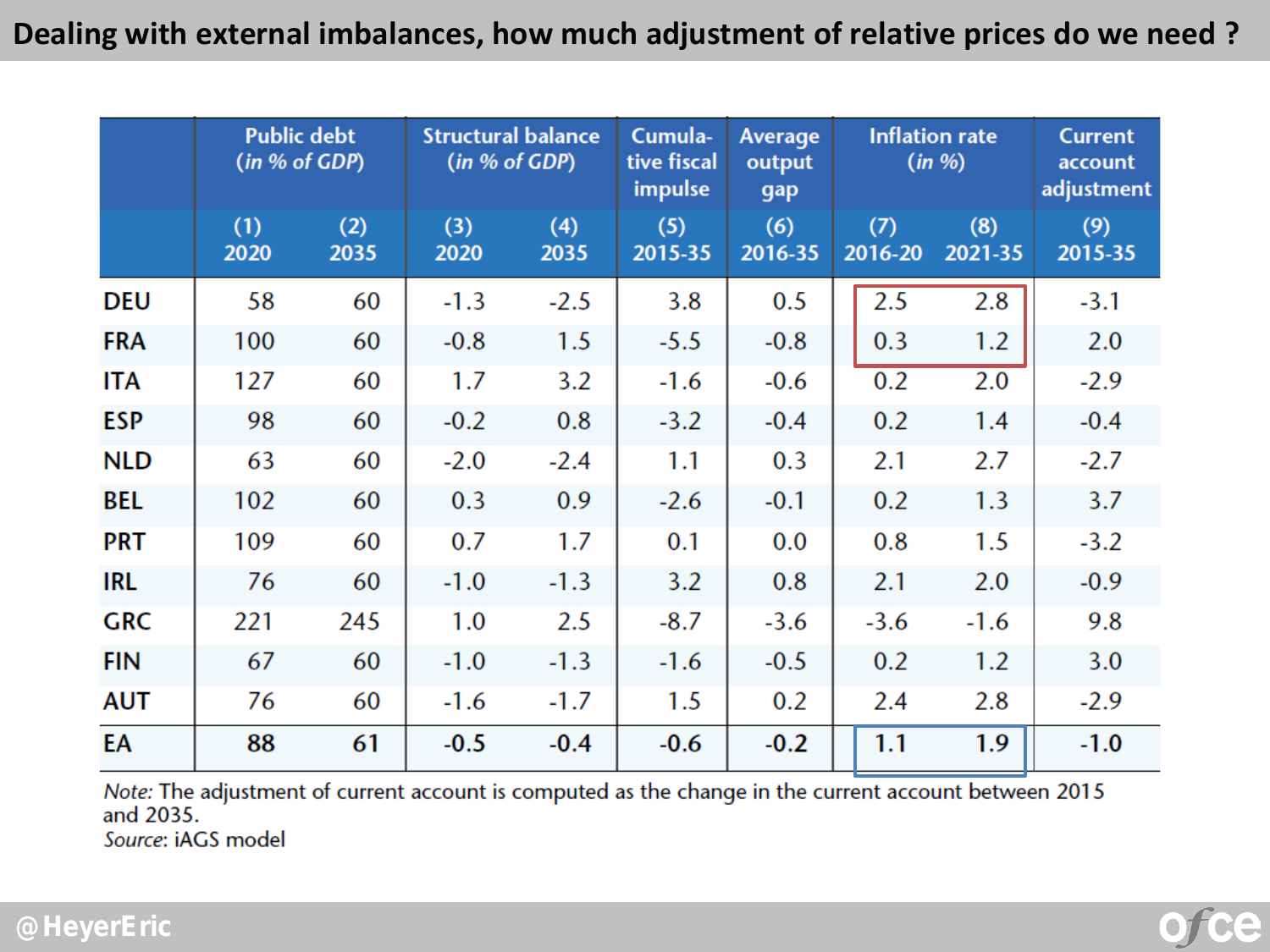#### **Evolution of unit labor costs compared to the average of the euro area**



*Source* : European Commission

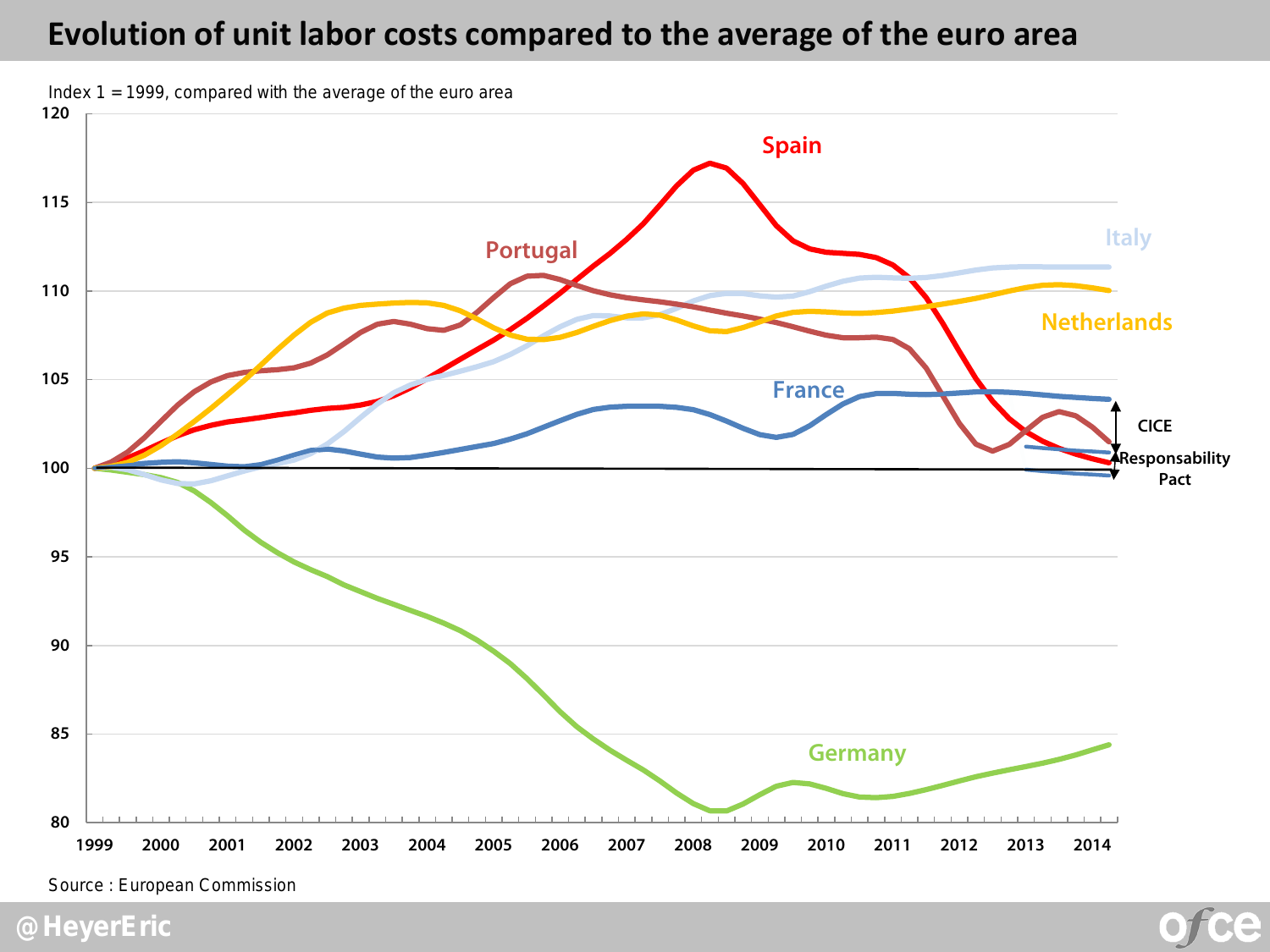#### **Inflation rate : Germany should have more inflation**



Source : Eurostat

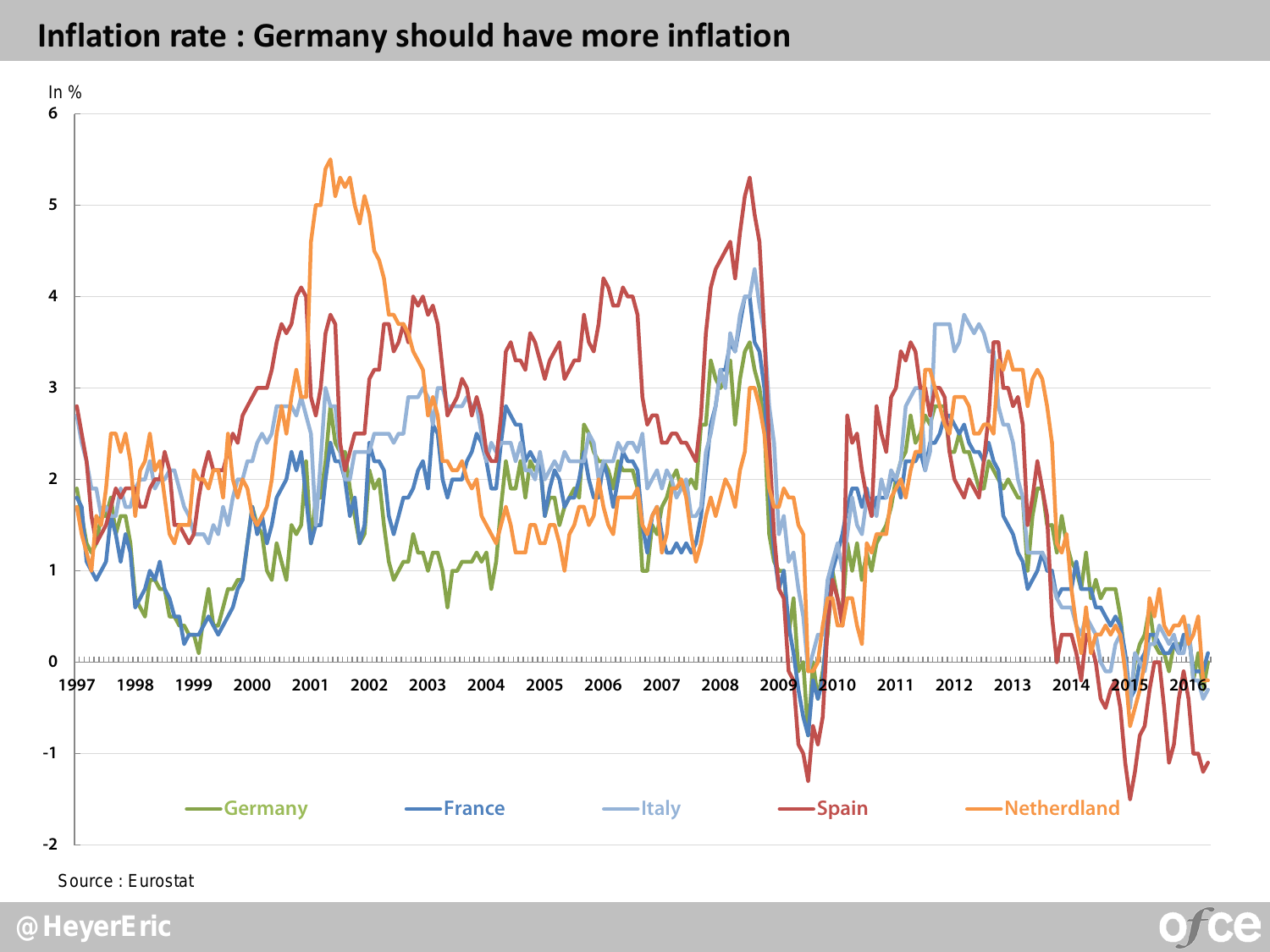

# **What are the optimal conditions to implement structural reforms?**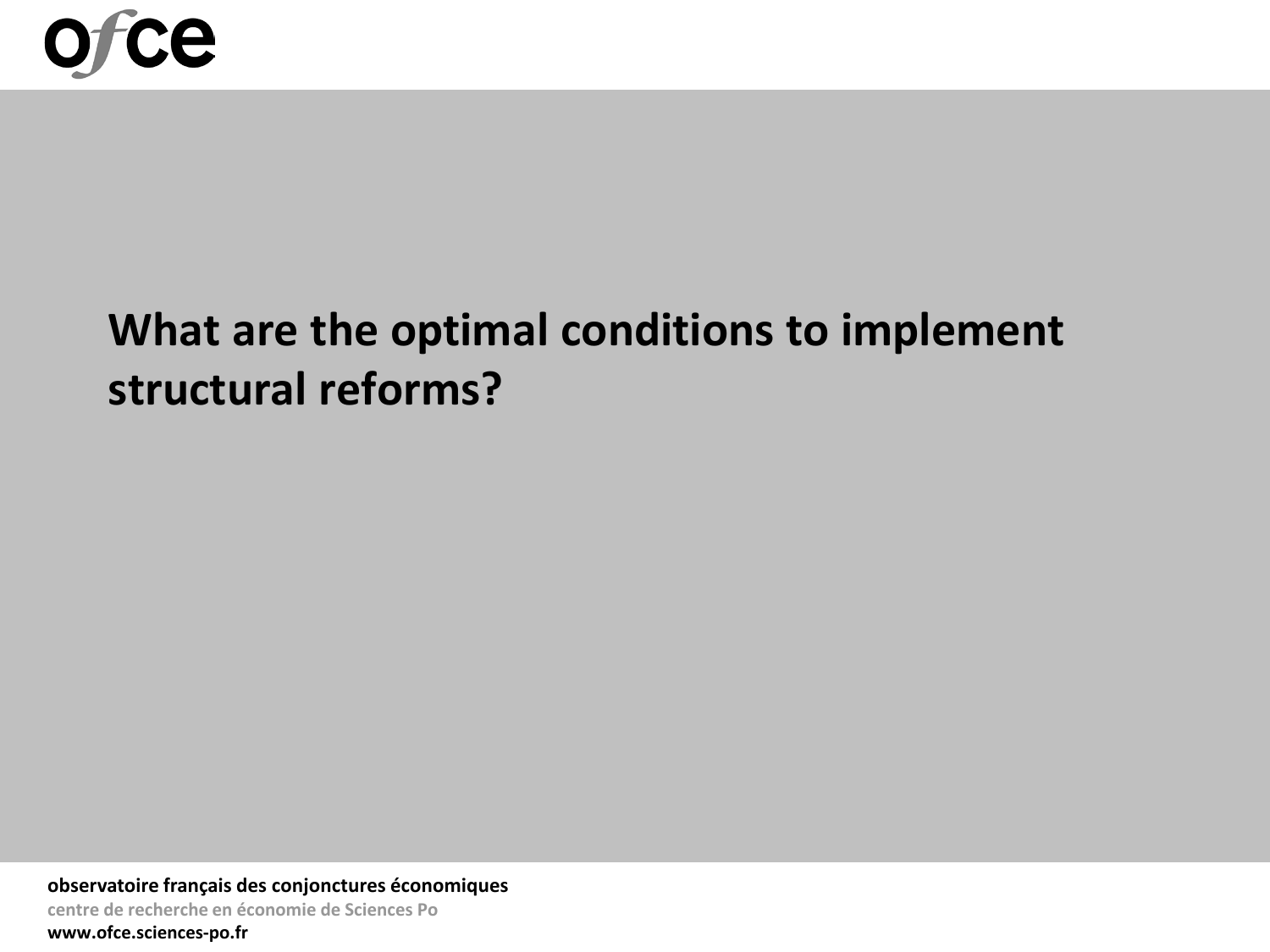#### **the unemployment benefit system : is it too generous ?**

 Scarpetta (1996), Nickell (1998), Elmeskov et alli (1998), Nunziata (2002), Bassanini et Duval (2006)

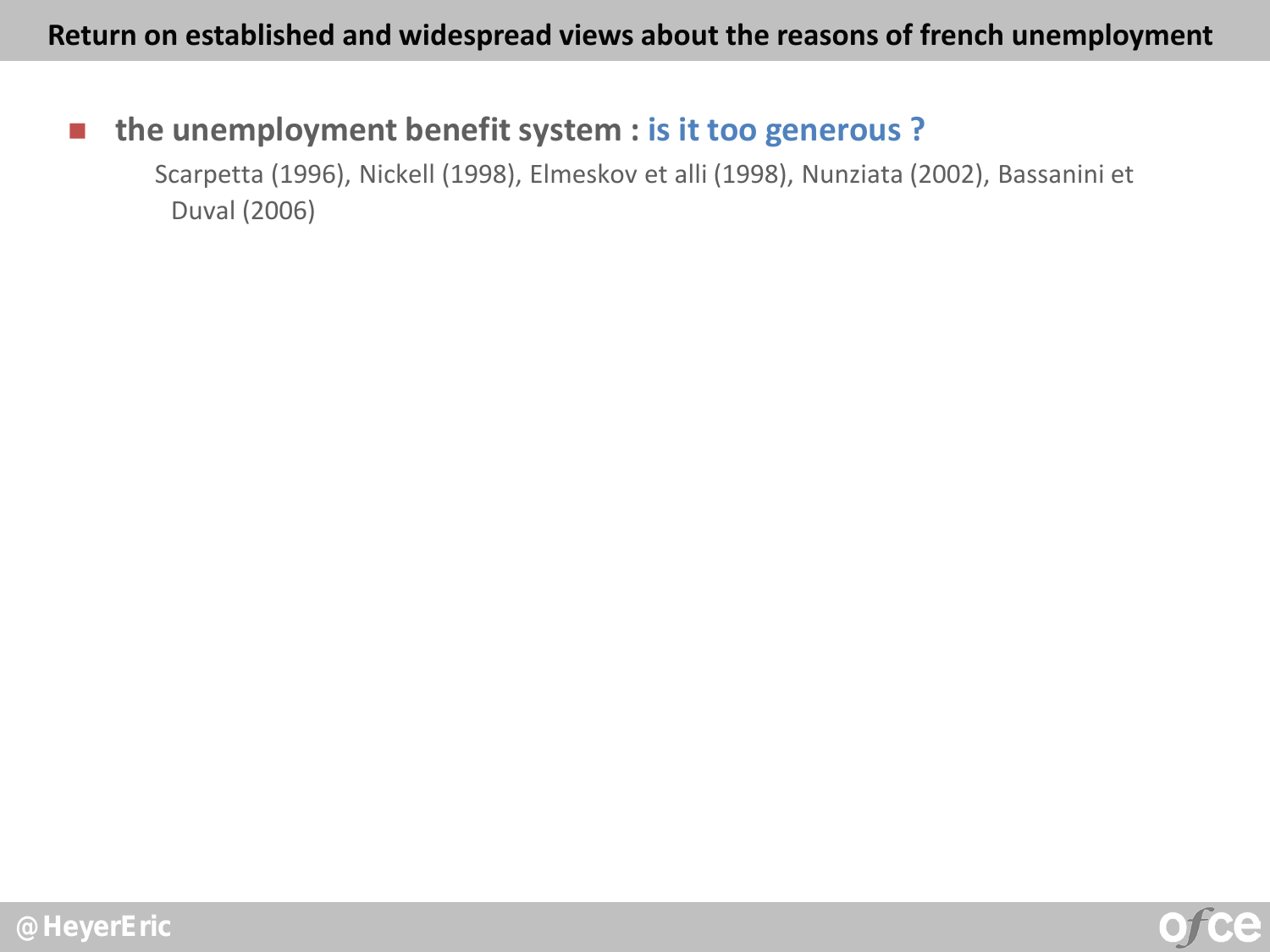## **Net replacement rate of unemployed receiving benefits**

**Unemployment benefits and other state transfers**

*Taux de remplacement en %* **Net replacement rate, in %**



If you include the state transfers, the French system is not more generous with the unemployed than elsewhere in others developped countries

#### **@HeyerEric** *Sources : OCDE, Coquet calculations*

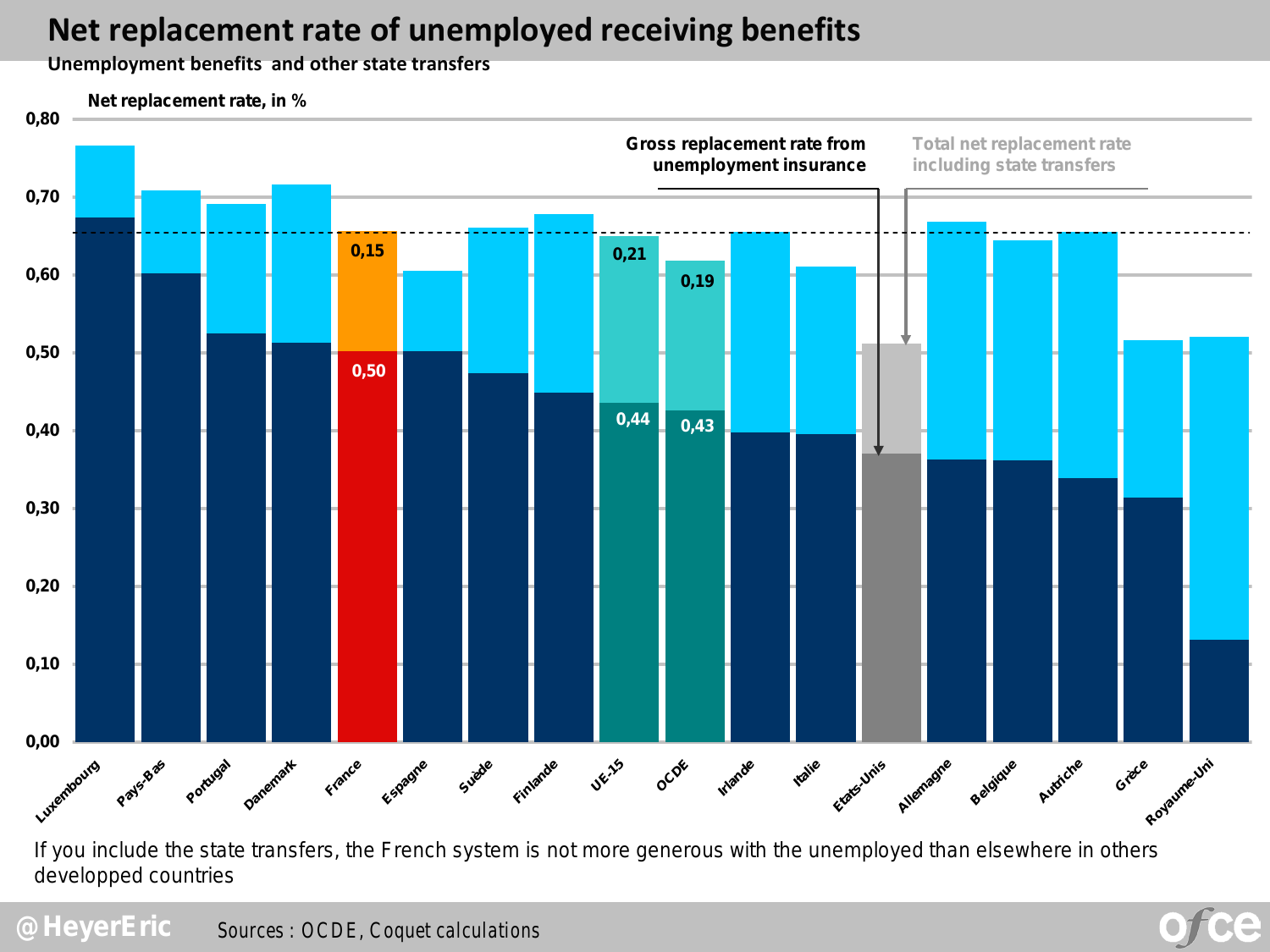#### **Return on established and widespread views about the reasons of french unemployment**

#### **the unemployment benefit system : is it too generous ?**

 Scarpetta (1996), Nickell (1998), Elmeskov et alli (1998), Nunziata (2002), Bassanini et Duval (2006)

### **the employment protection legislation : is it too strict ?**

Bentolila et Bertola (1990)



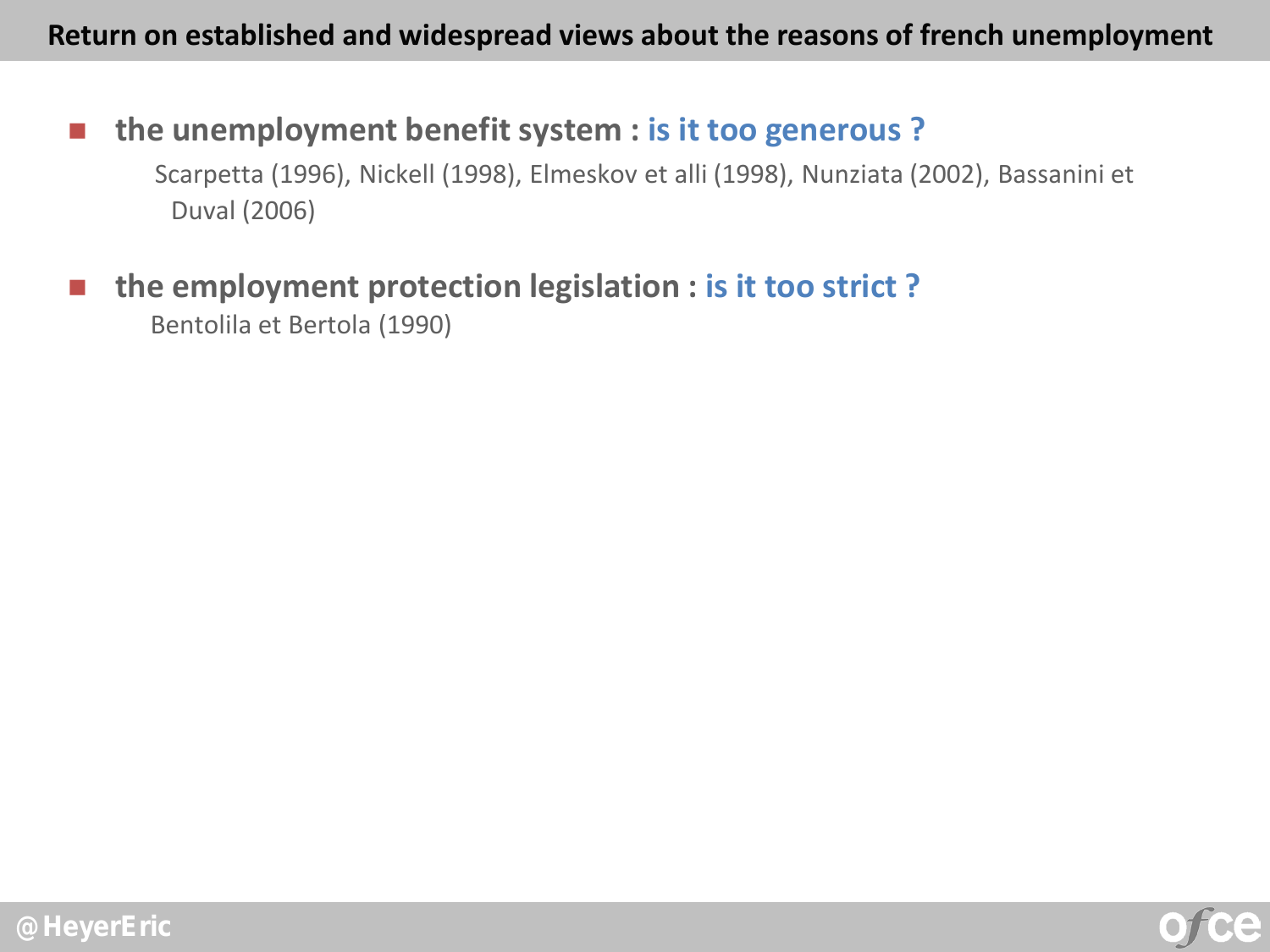#### **Strictness of employment protection legislation : regular employment**



Concerning legislation on employment, according to the OECD indicators, French law would be less protective than the German for permanent jobs.

**@HeyerEric** *Source :* OECD

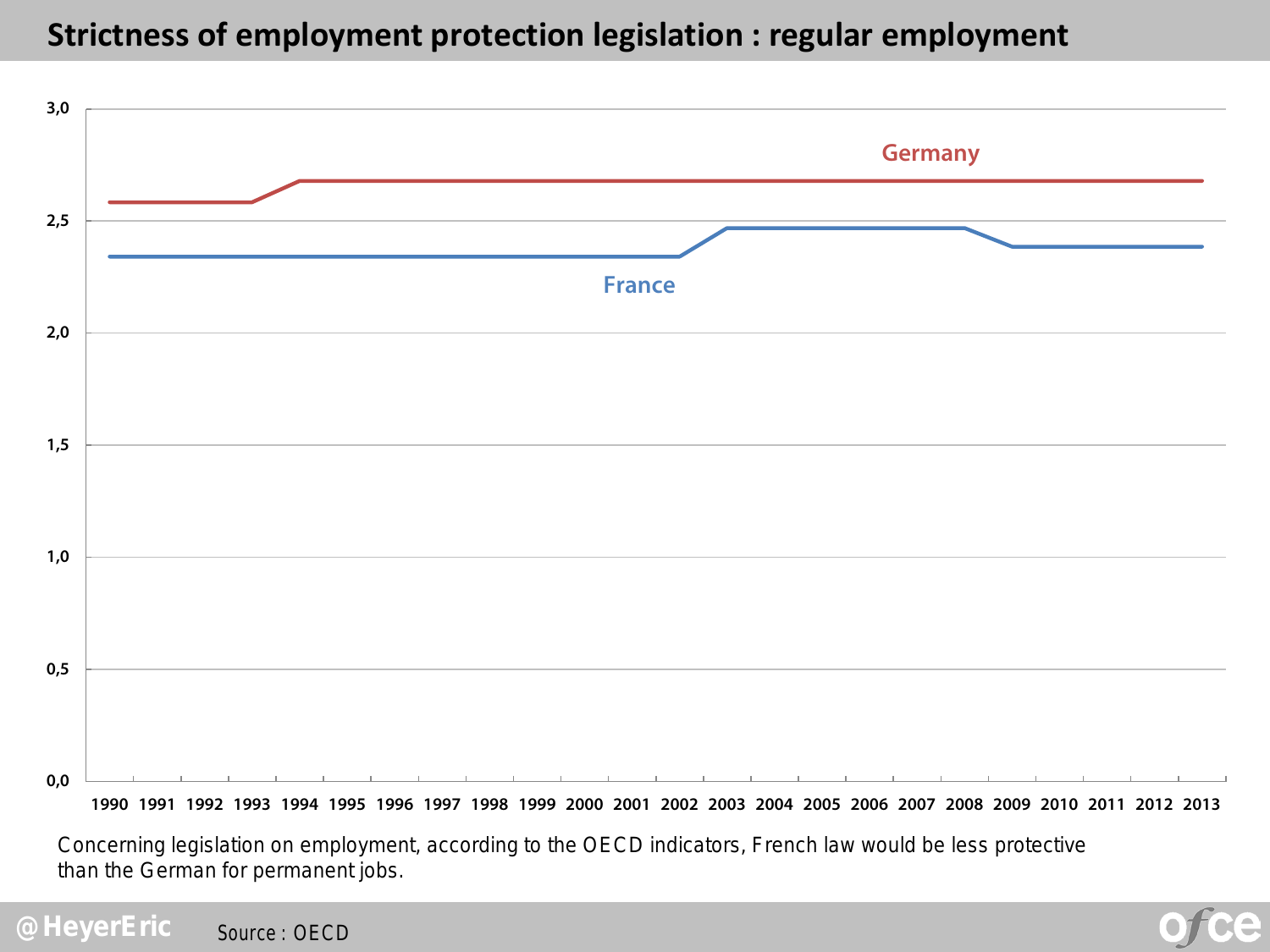#### **Strictness of employment protection legislation : temporary employment**



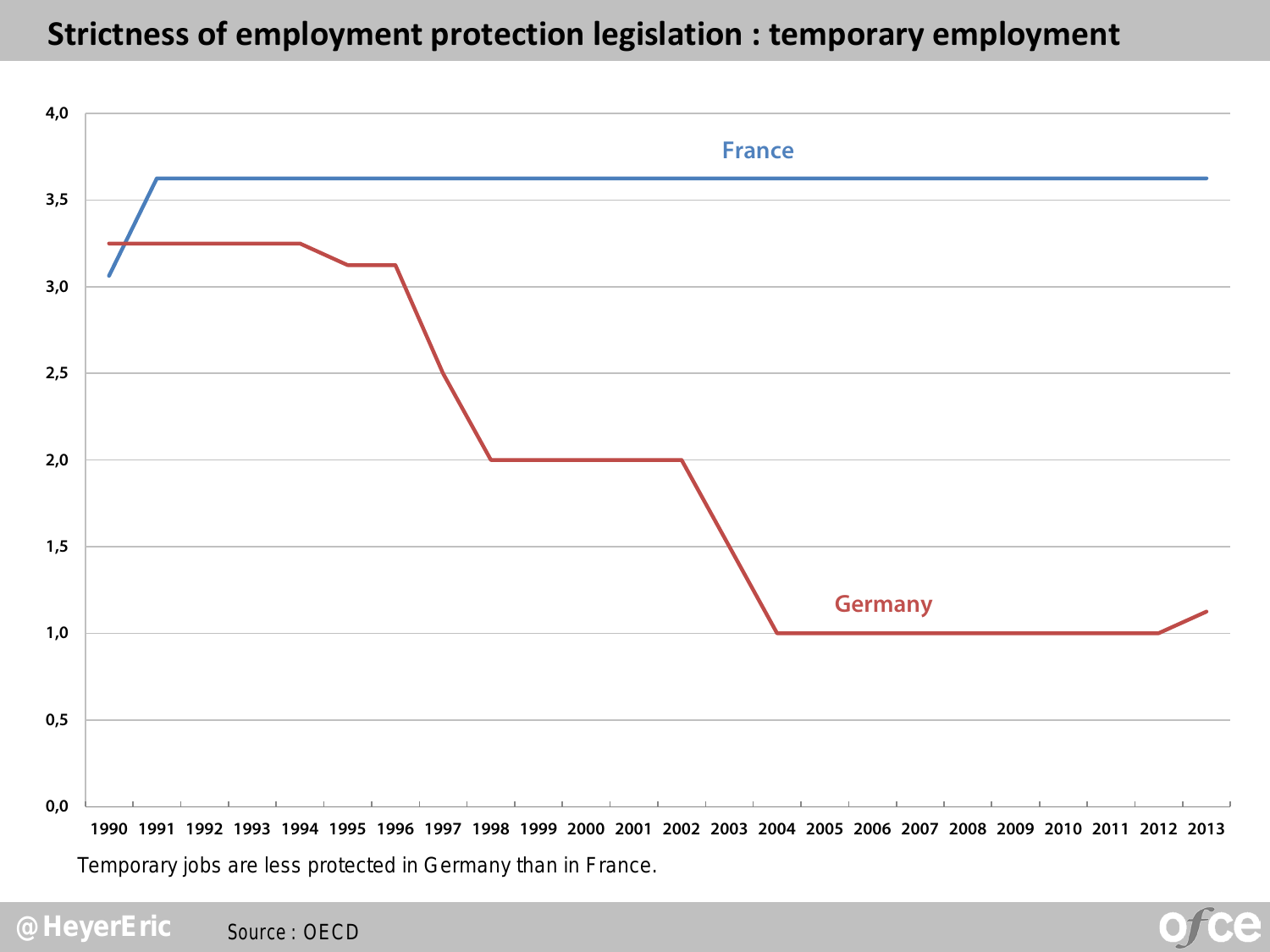#### **Return on established and widespread views about the reasons of french unemployment**

 **the unemployment benefit system : is it too generous ?** Scarpetta (1996), Nickell (1998), Elmeskov et alli (1998), Nunziata (2002), Bassanini et Duval (2006)

 **the employment protection legislation : is it too strict ?** Bentolila et Bertola (1990)

#### **the working time : is it too weak ?**

Brechling (1965), Heyer et Timbeau (2000), Chemin and Wasmer (2009), Heyer (2011)



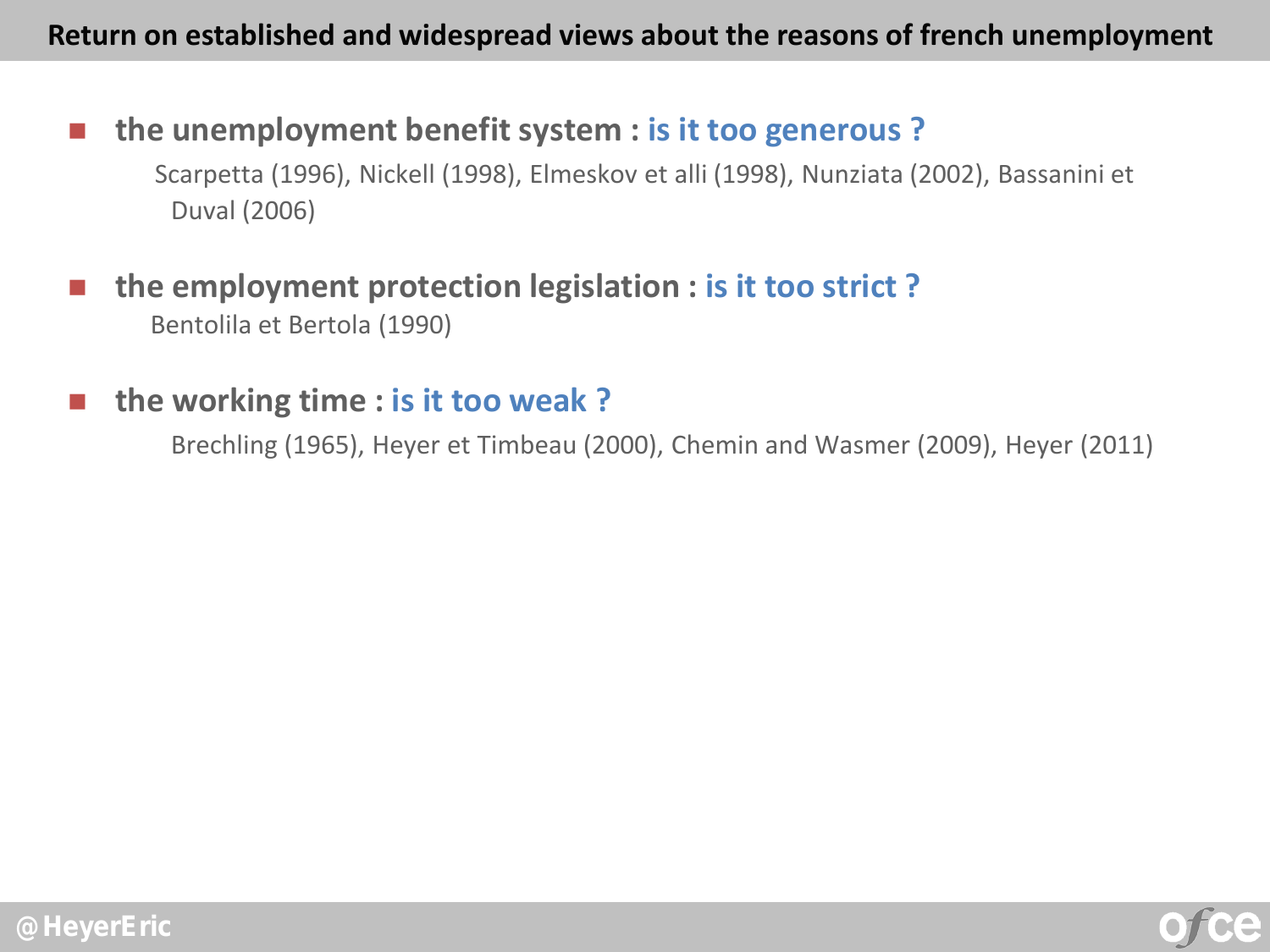#### **Annual hours worked per employee, total economy, 2014**



But it is higher than in Germany or the Netherlands and the Scandinavian countries.

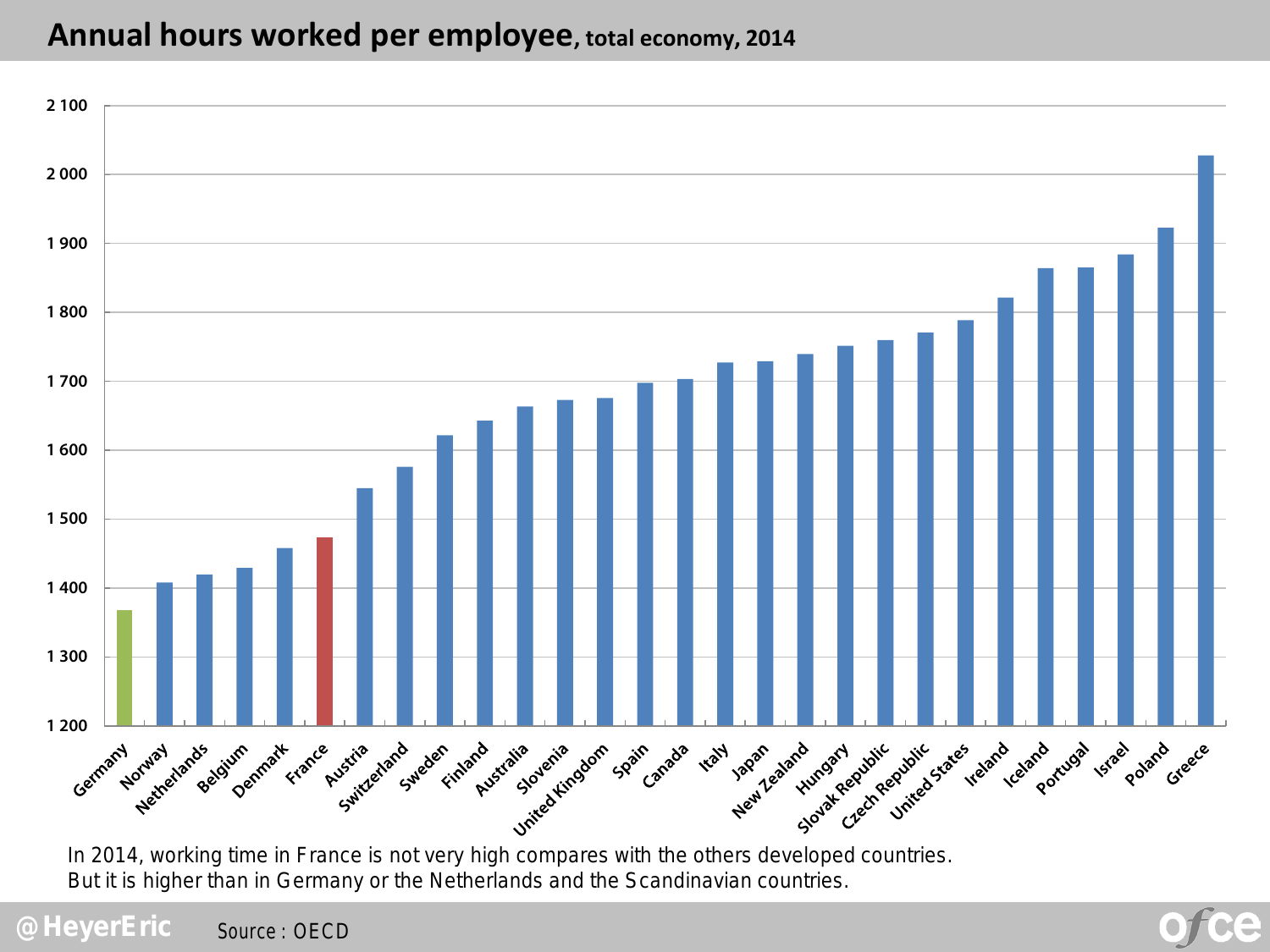#### **Change in working hours since 1995 : All developed countries have reduced their working hours**



All developed countries have reduced their working time in 20 years (with the exception of Denmark). This reduction was greater in Germany than in France, due to a stronger use of part-time work and especially a short-hour part-time work.

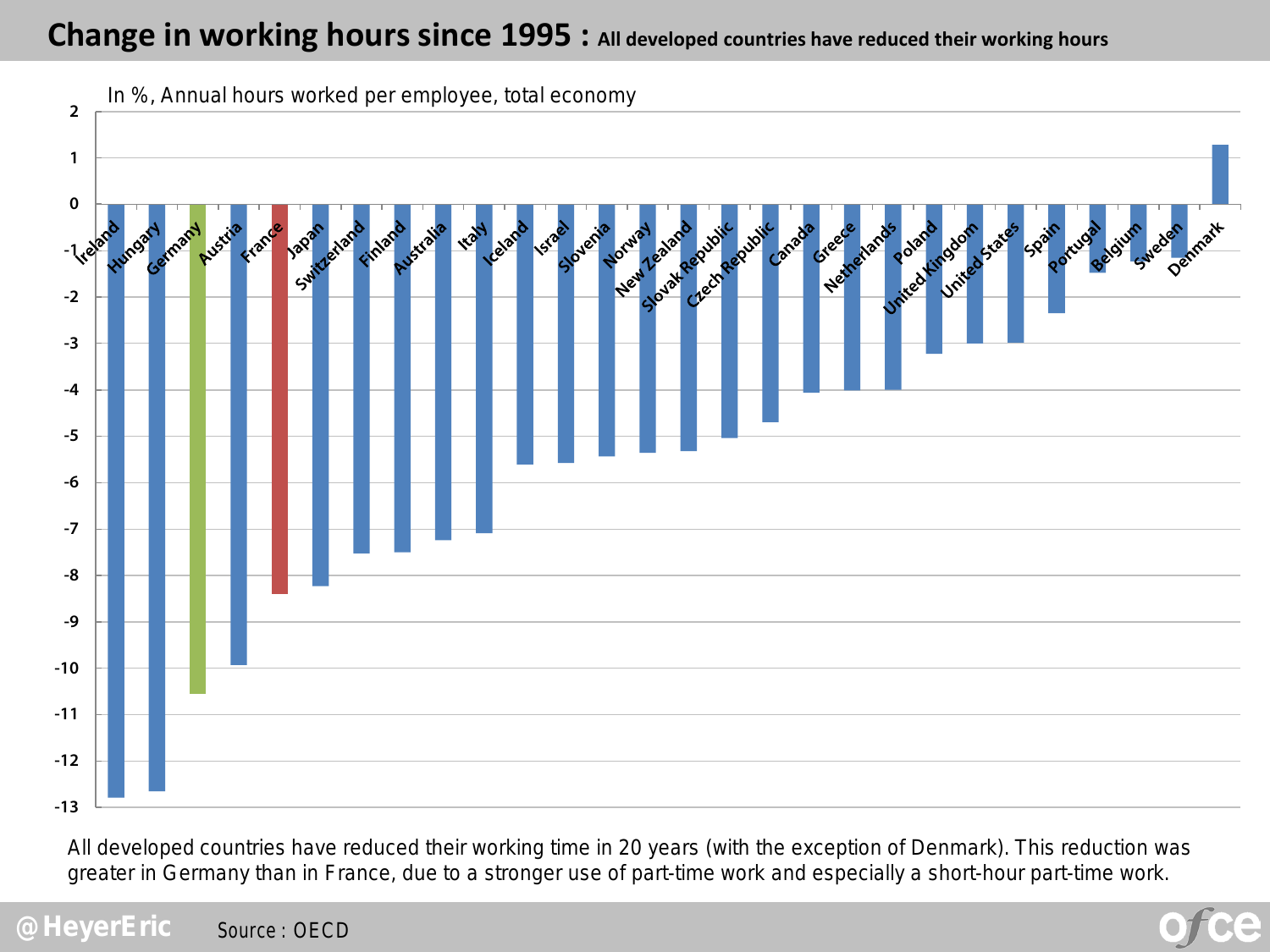#### **The impact of change in working time depends on the economy's position in the cycle when the measure is implemented**

| Increase in the work week of: |                 | 0.8%   | $1\%$  | 2.5%   |
|-------------------------------|-----------------|--------|--------|--------|
|                               | Bottom of cycle | 0.1    | 0.1    | 0.3    |
| <b>GDP</b>                    | Normal cycle    | 0.2    | 0.2    | 0.5    |
|                               | Top of cycle    | 0.4    | 0.4    | 1.1    |
|                               | Bottom of cycle | $-72$  | $-90$  | $-224$ |
| Employment ('000s)            | Normal cycle    | $-56$  | $-70$  | $-175$ |
|                               | Top of cycle    | 13     | 17     | 41     |
|                               | Bottom of cycle | 0.3    | 0.3    | 0.8    |
| Unemployment rate             | Normal cycle    | 0.2    | 0.3    | 0.6    |
|                               | Top of cycle    | $-0.1$ | $-0.1$ | $-0.2$ |
|                               | Bottom of cycle | $-0.4$ | $-0.5$ | $-1.3$ |
| Gov't deficit(% of GDP)       | Normal cycle    | $-0.4$ | $-0.5$ | $-1.2$ |
|                               | Top of cycle    | $-0.2$ | $-0.3$ | $-0.8$ |

Table 5: Summary of the impact at 5 years based on the increase in the work week (difference from the central account, %)

*Source* : Eric Heyer (2011), « The effectiveness of economic policy and position in the cycle : the case of taxe reductions on overtime in France », *Oxford Review of Economic Policy*, vol. 27, n° 2, summer.

When the economy is at the top of the cycle, increased working time is more appropriate than a decrease; However, in a time of crisis, a reduction in working time is better for economic growth and for employment.

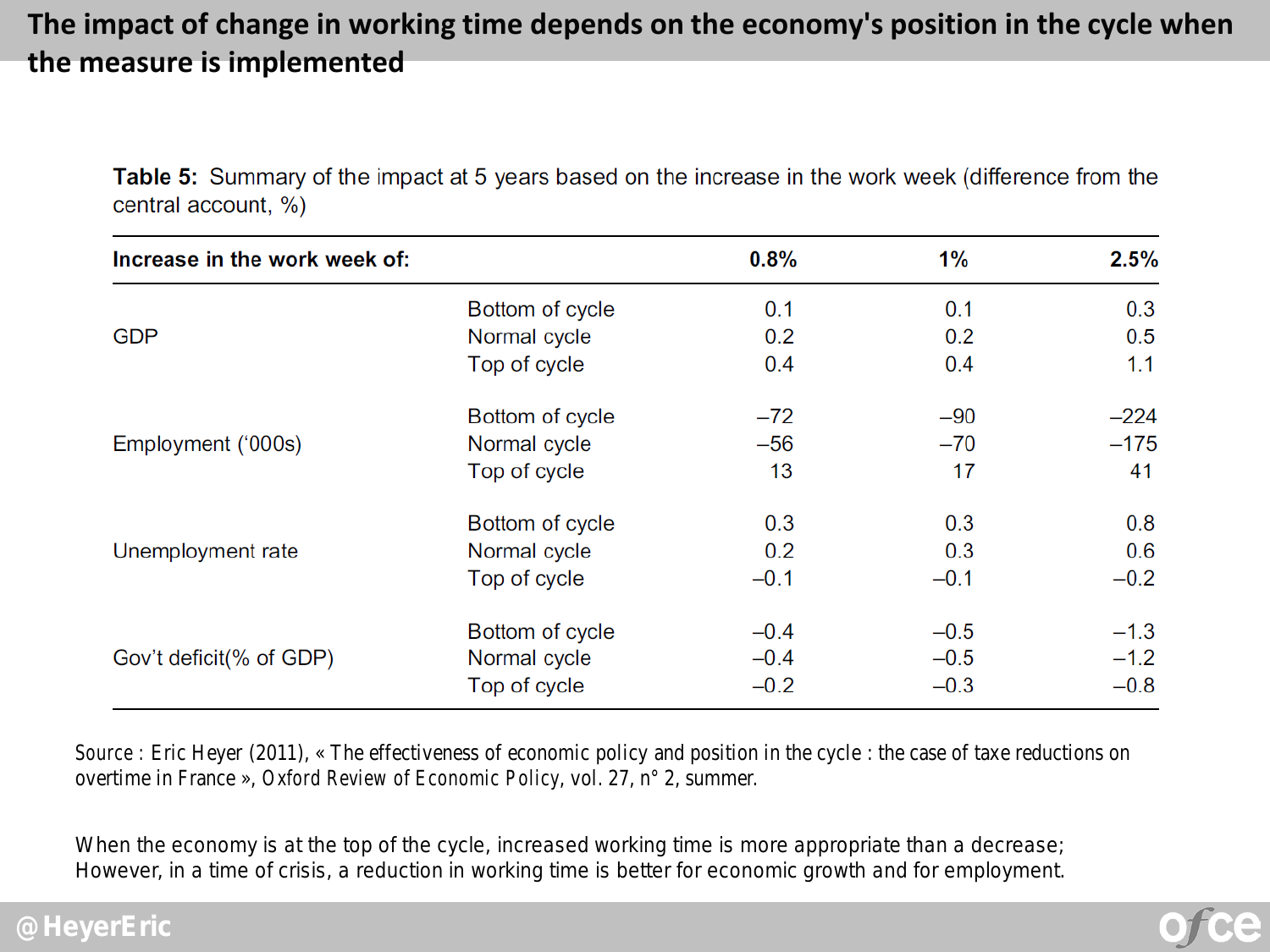#### **Return on established and widespread views about the reasons of french unemployment**

 **the unemployment benefit system : is it too generous ?** Scarpetta (1996), Nickell (1998), Elmeskov et alli (1998), Nunziata (2002), Bassanini et Duval (2006)

 **the employment protection legislation : is it too strict ?** Bentolila et Bertola (1990)

**the working time : is it too weak ?**

Brechling (1965), Heyer et Timbeau (2000), Chemin and Wasmer (2009), Heyer (2011)

**the youth unemployment rate : is it the highest ?**

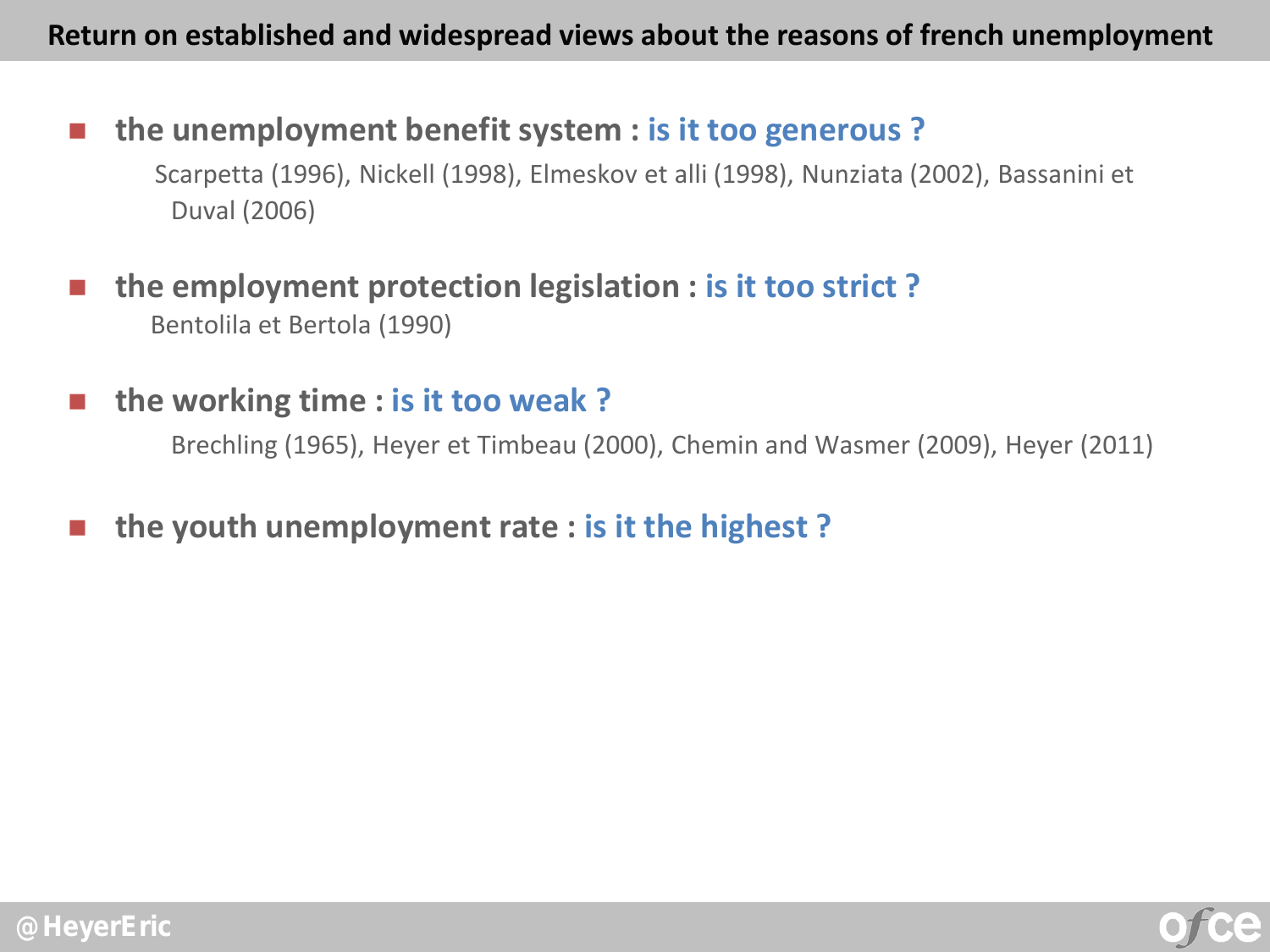#### **The youth unemployment : the ratio is more appropriate than the rate !**



*Source* : OCDE

*Note* : The youth unemployment ratio is the share of unemployed youth in the total youth population

The difference is the denominator : in the rate is the labor force; the ratio is the total population. Labour force is not representative of youth in France because two-thirds of French young people are outside the labor force.

When you are looking at the ratio, the proportion of young people unemployed in France is on the average European Union countries, even slightly lower than in the UK.

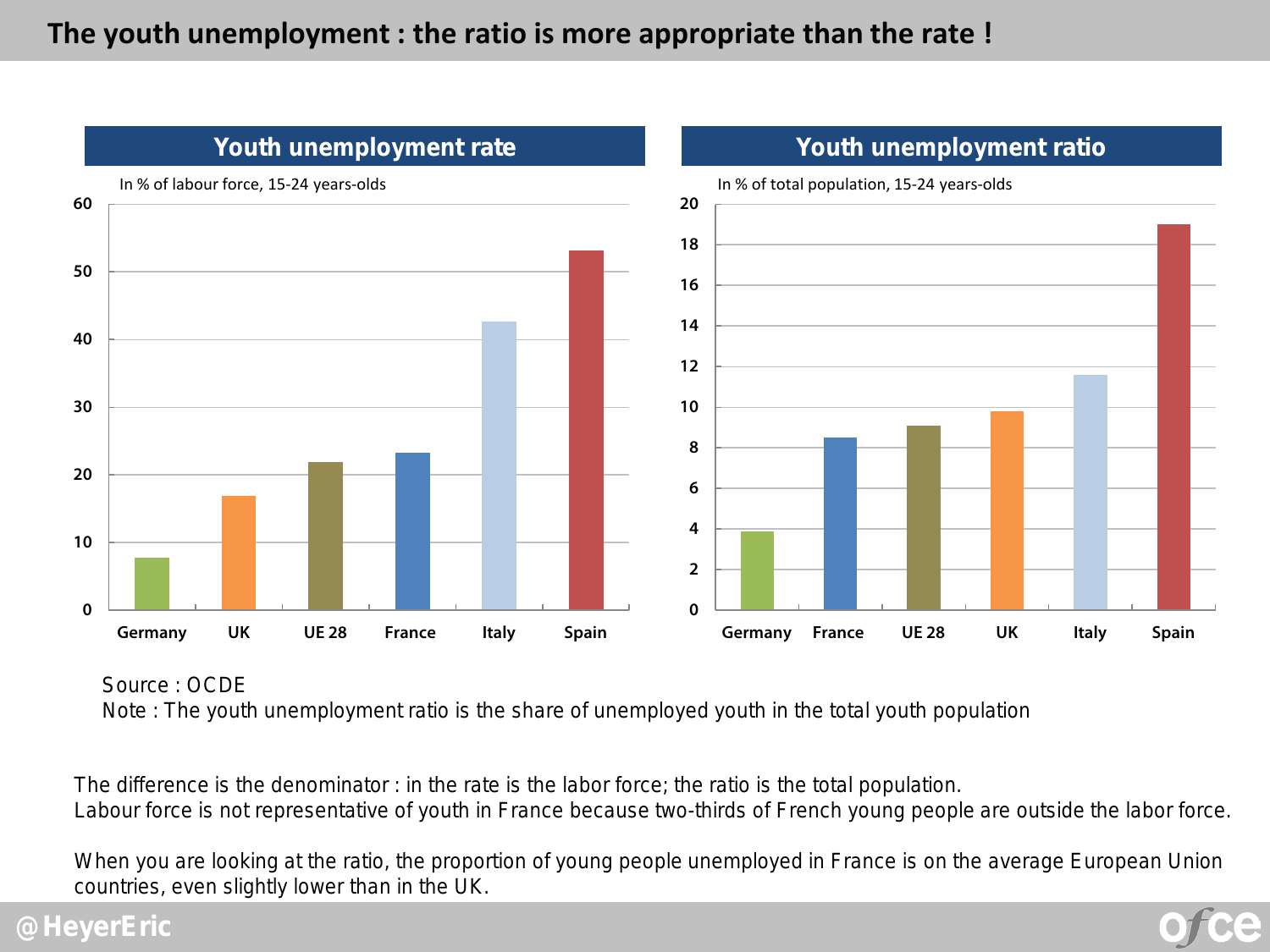#### **Return on established and widespread views about the reasons of french unemployment**

 **the unemployment benefit system : is it too generous ?** Scarpetta (1996), Nickell (1998), Elmeskov et alli (1998), Nunziata (2002), Bassanini et Duval (2006)

 **the employment protection legislation : is it too strict ?** Bentolila et Bertola (1990)

**the working time : is it too weak ?**

Brechling (1965), Heyer et Timbeau (2000), Chemin and Wasmer (2009), Heyer (2011)

**the youth unemployment rate : is it the highest ?**

 **the minimum wage : is it too expensive ?** Card et Krueger (1995), Dolado et alii (1996), Elmeskov et alii (1998), Neumark et Washcer (1999)

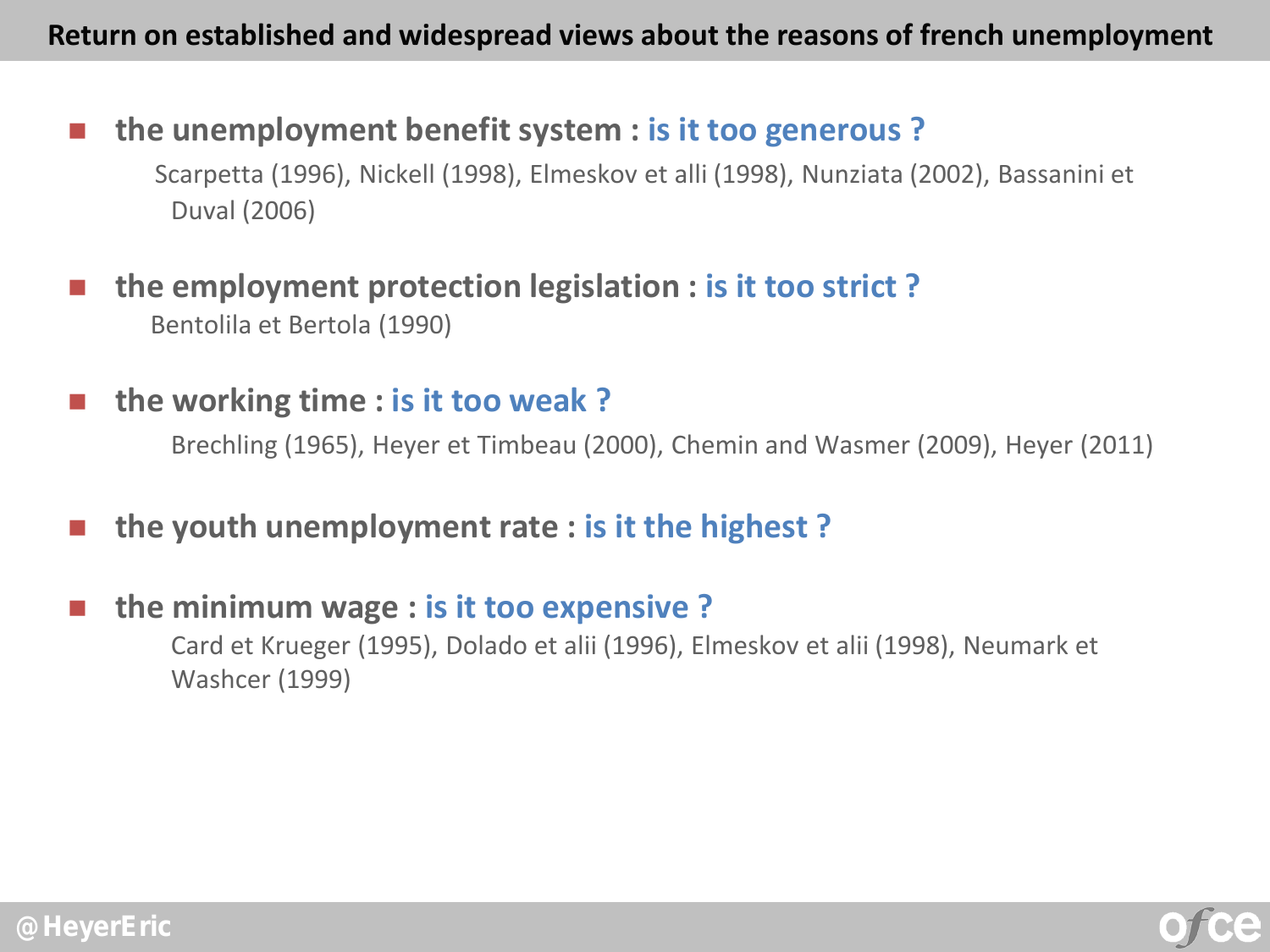### **Rate of employer contributions at the minimum wage : there are many exemptions**



When you take into account all the exemptions, it no longer exists any employer contributions at the minimum wage French minimum wage employees are cheaper than the Polish plumber

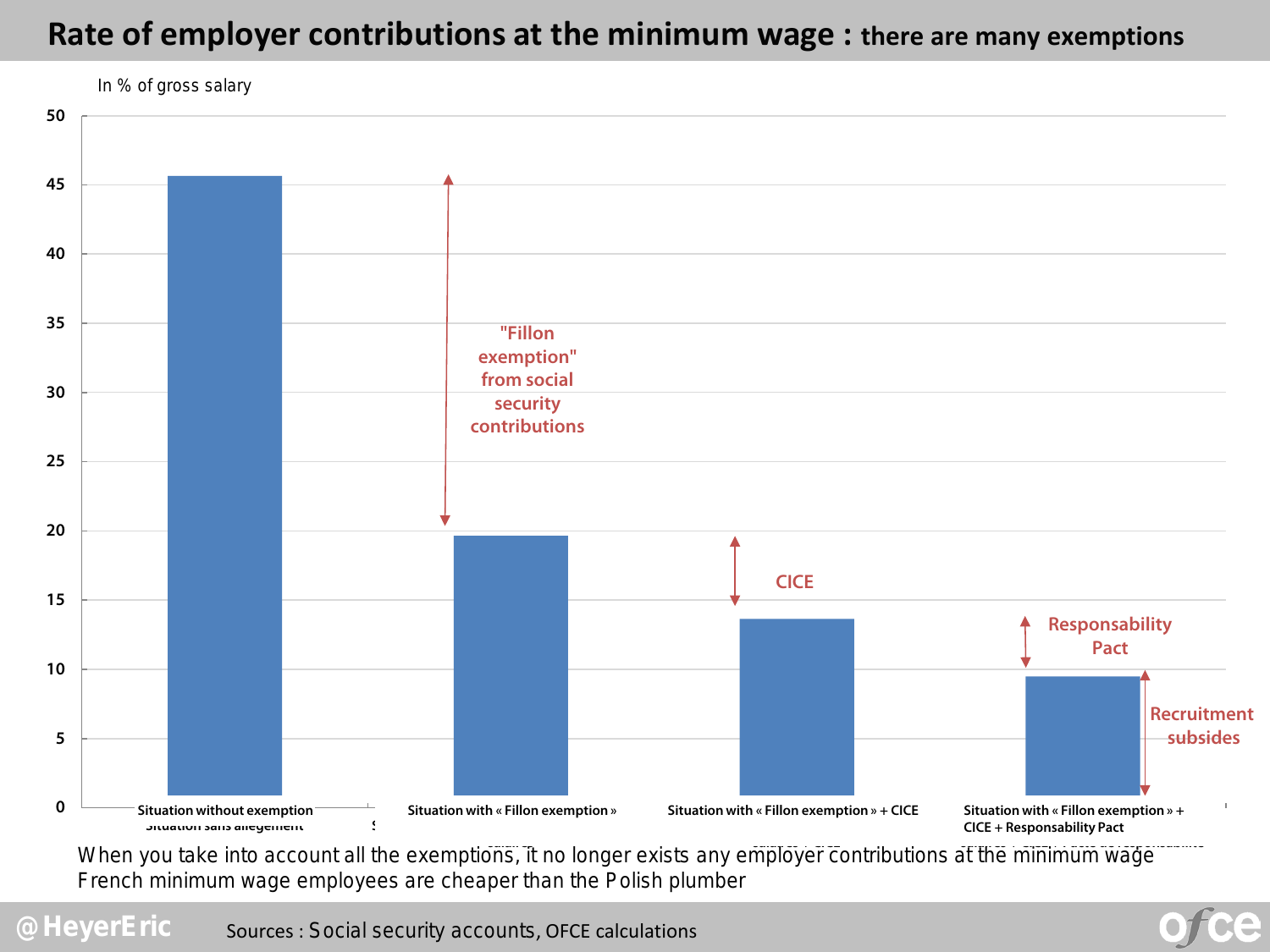### **Public finances in Germany between 2002-2006 : we can not tighten all at once**

**-3.1 -3.9 -4.1 -3.8 -3.3 -1.7 0.2 56 58 60 62 64 66 68 70 -5 -4 -3 -2 -1 0 1 2 2001 2002 2003 2004 2005 2006 2007 Maastricht criteria Public balance Public Debt (right hand scale) Hartz 1 & 2 Hartz 3 Hartz 4**

When the Germans introduced the Hartz reforms, they decided, at the same time, to let slip their public deficits and public debt beyond the Maastricht criteria

En % du PIB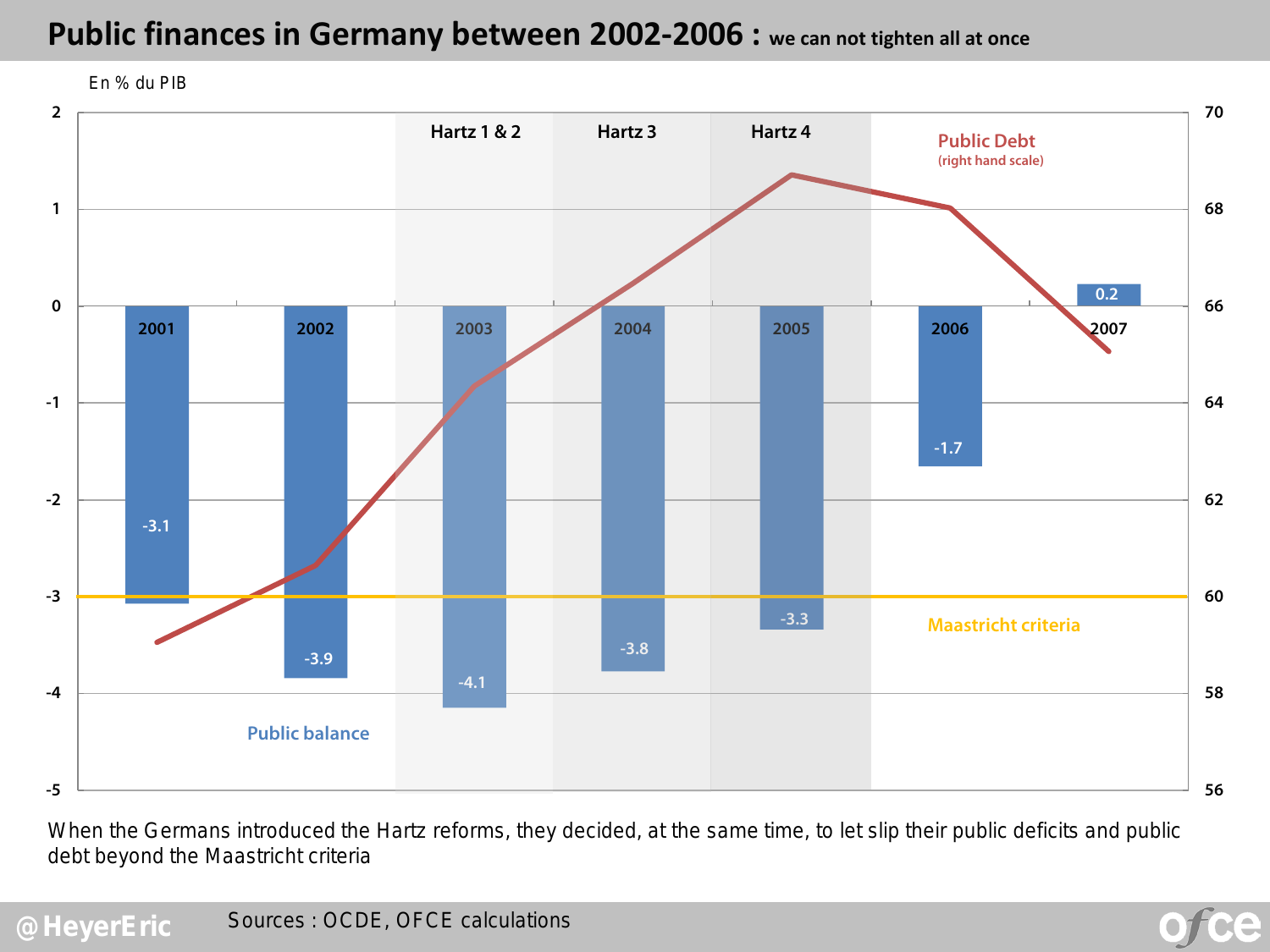#### **Economic growth, Unemployment rate, poverty rate and external environment in Germany**



Germany was the only one countries to implement this strategy of wage disinflation and in a context of strong global growth. Despite the extremely favorable context, it should be noted that reforms have been slow to allow the return of growth and unemployment decline (about 4 years).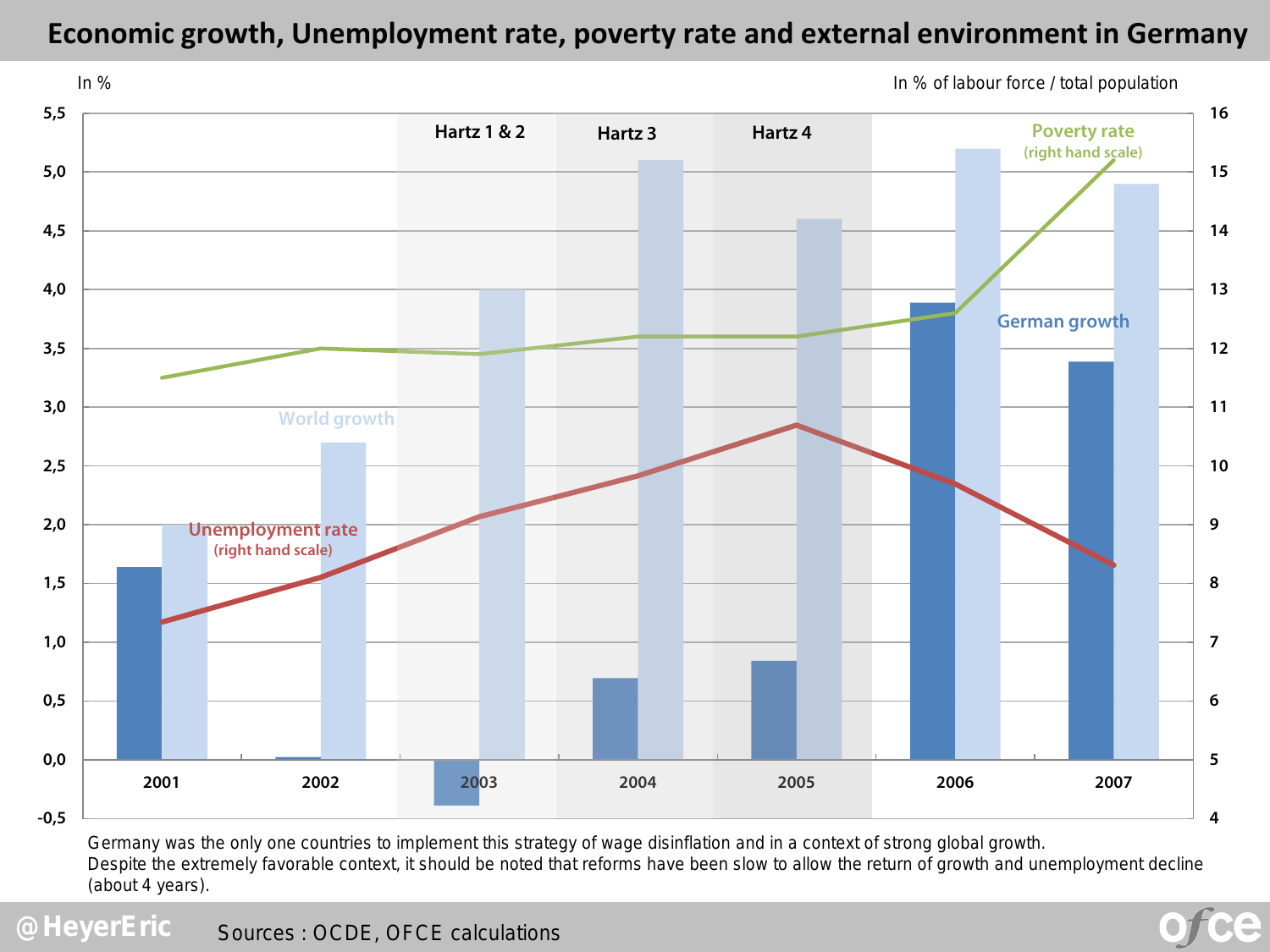#### **Conclusion**

- **The conditions today are not the same :**
	- $\Box$  We lead this strategy all at once...
	- □ ... in a context of weak global growth...
	- $\Box$  ... and trying to reduce public deficits

**It is likely that the results will not be as good as those of the germans**



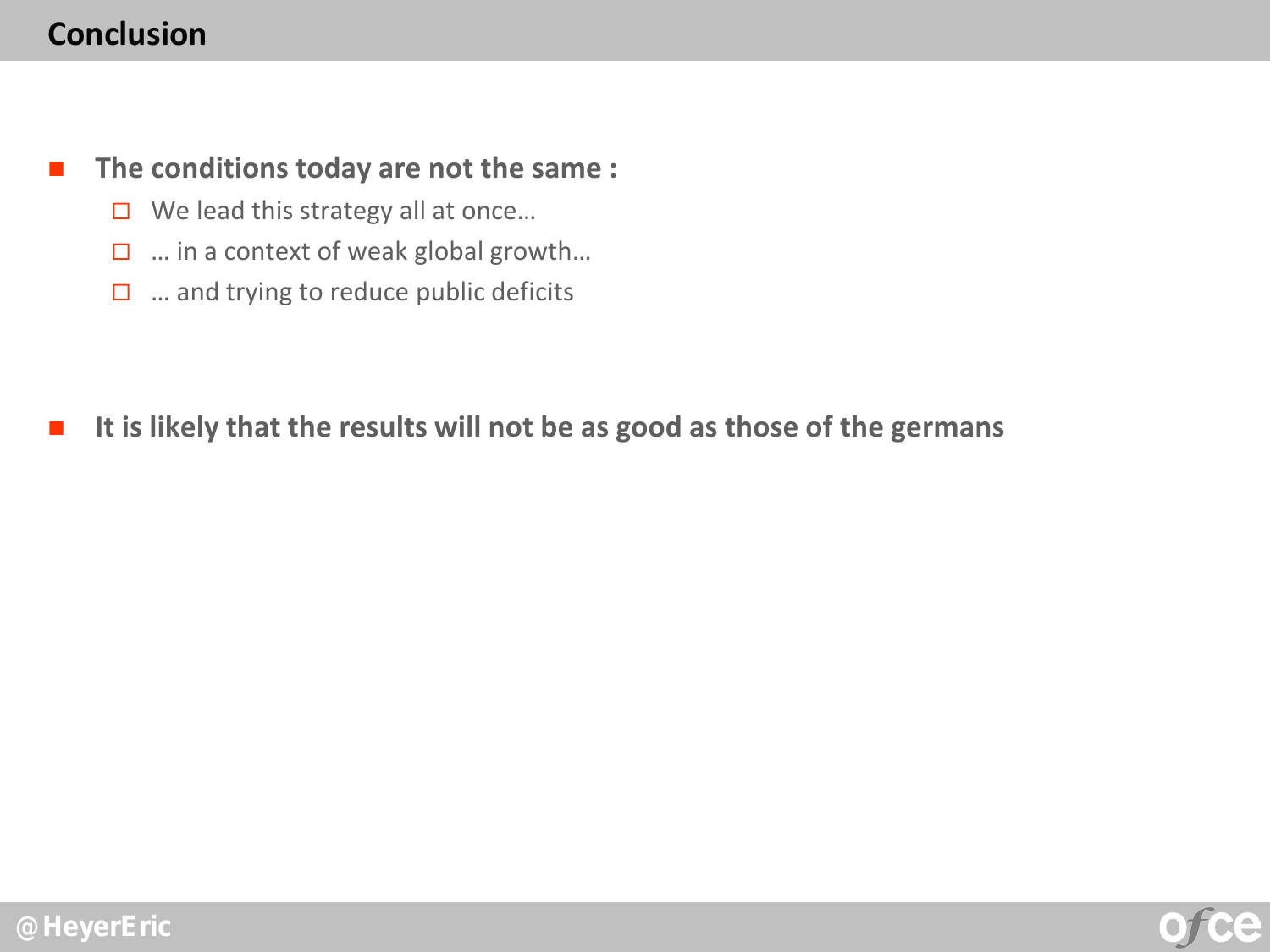

## **Annex**

**observatoire français des conjonctures économiques centre de recherche en économie de Sciences Po www.ofce.sciences-po.fr**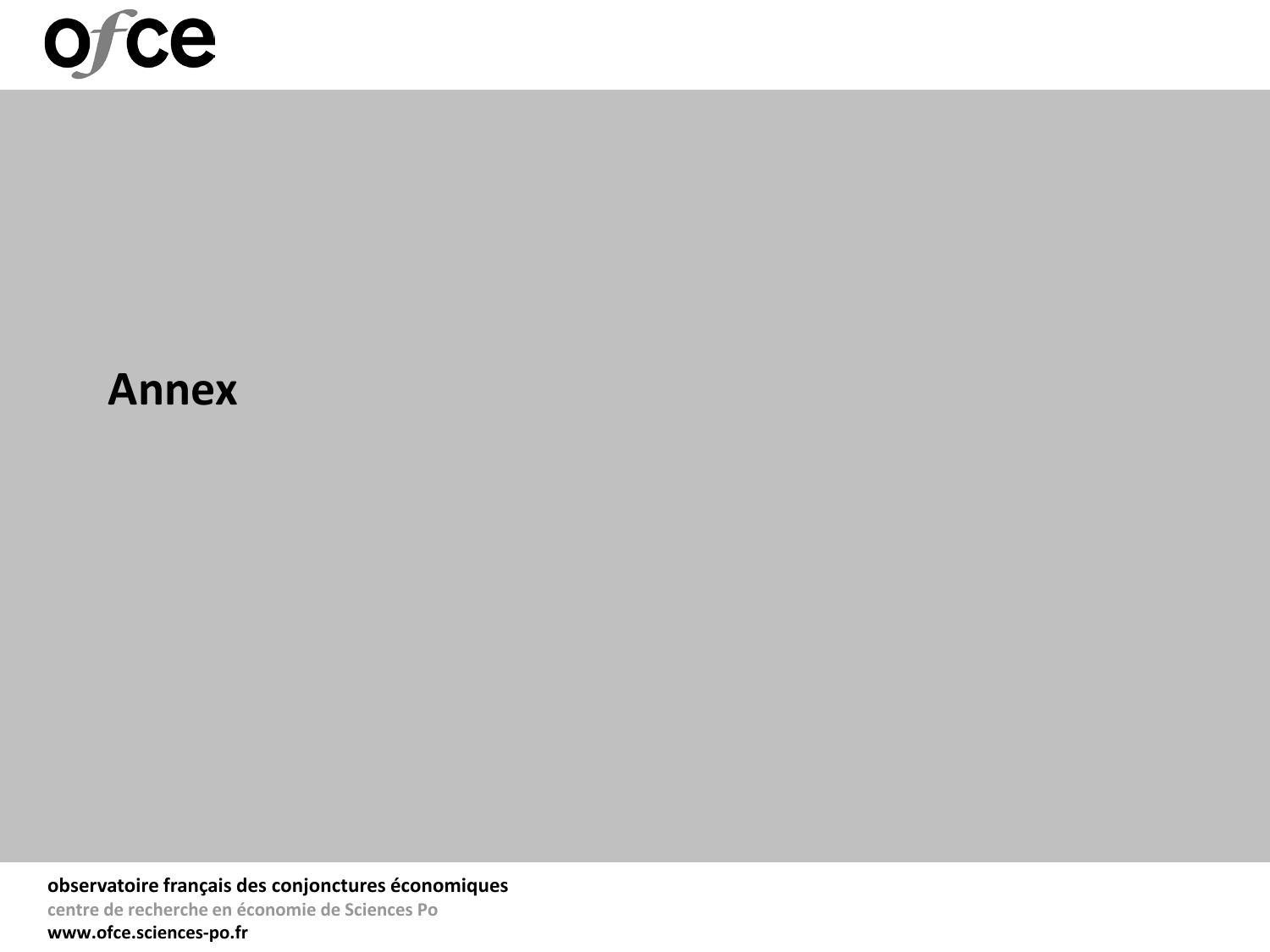#### **Variation of the labour force between 2008 and 2015**



*Source* : OECD

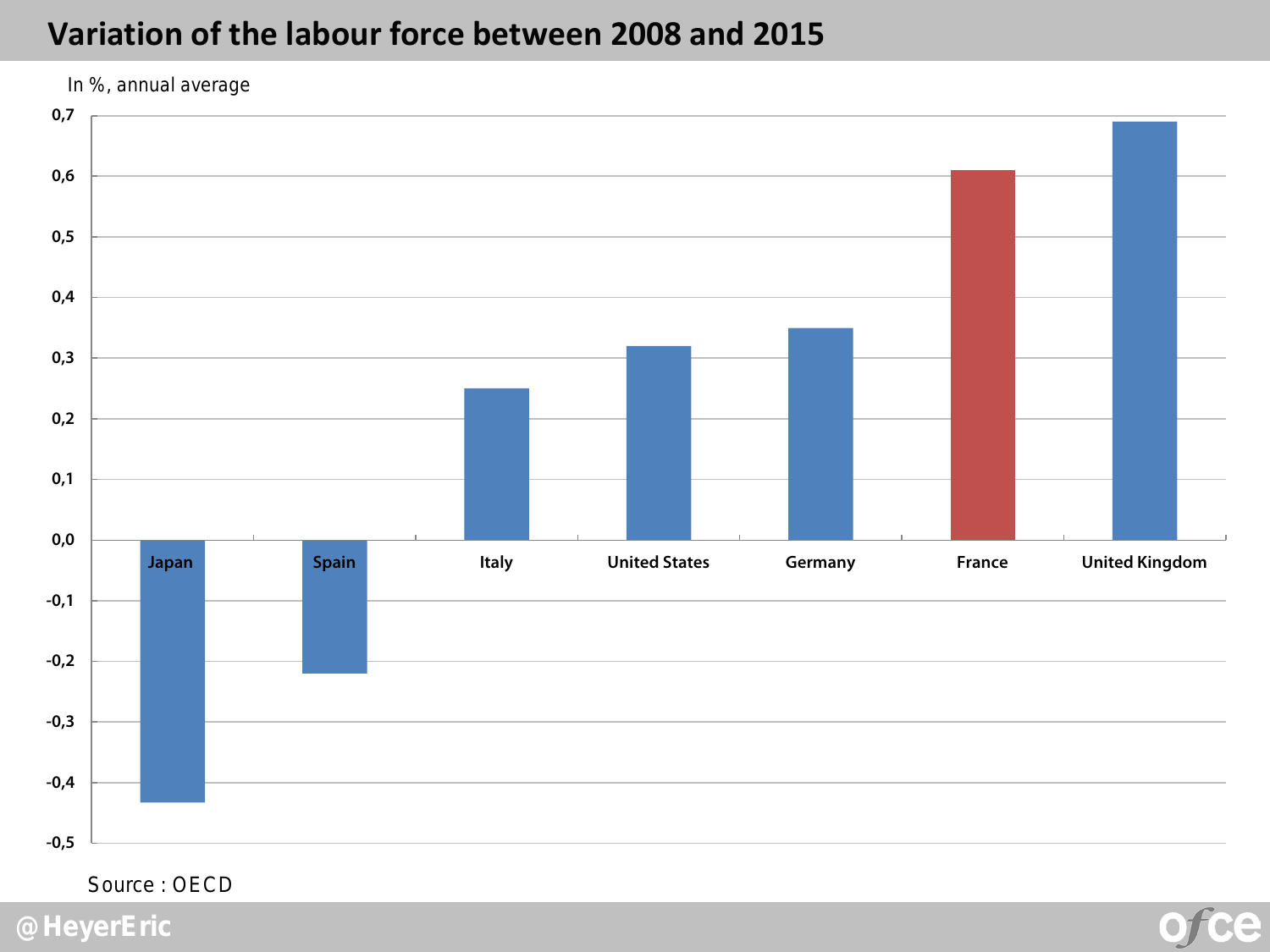## **A hight level of the labour productivity (total economy)**



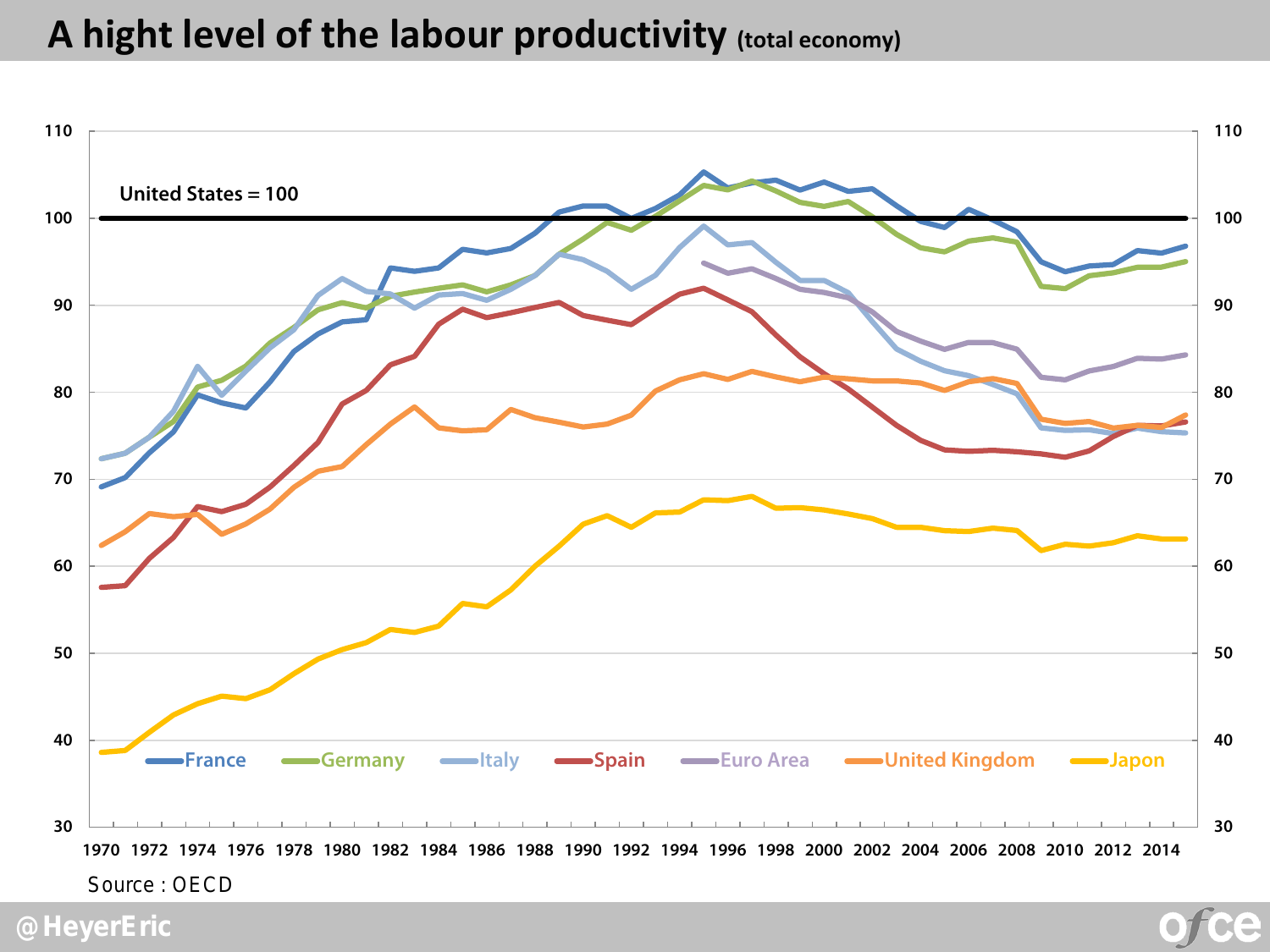### **Underutilization of firms production capacity (French industry)**



Source : INSEE